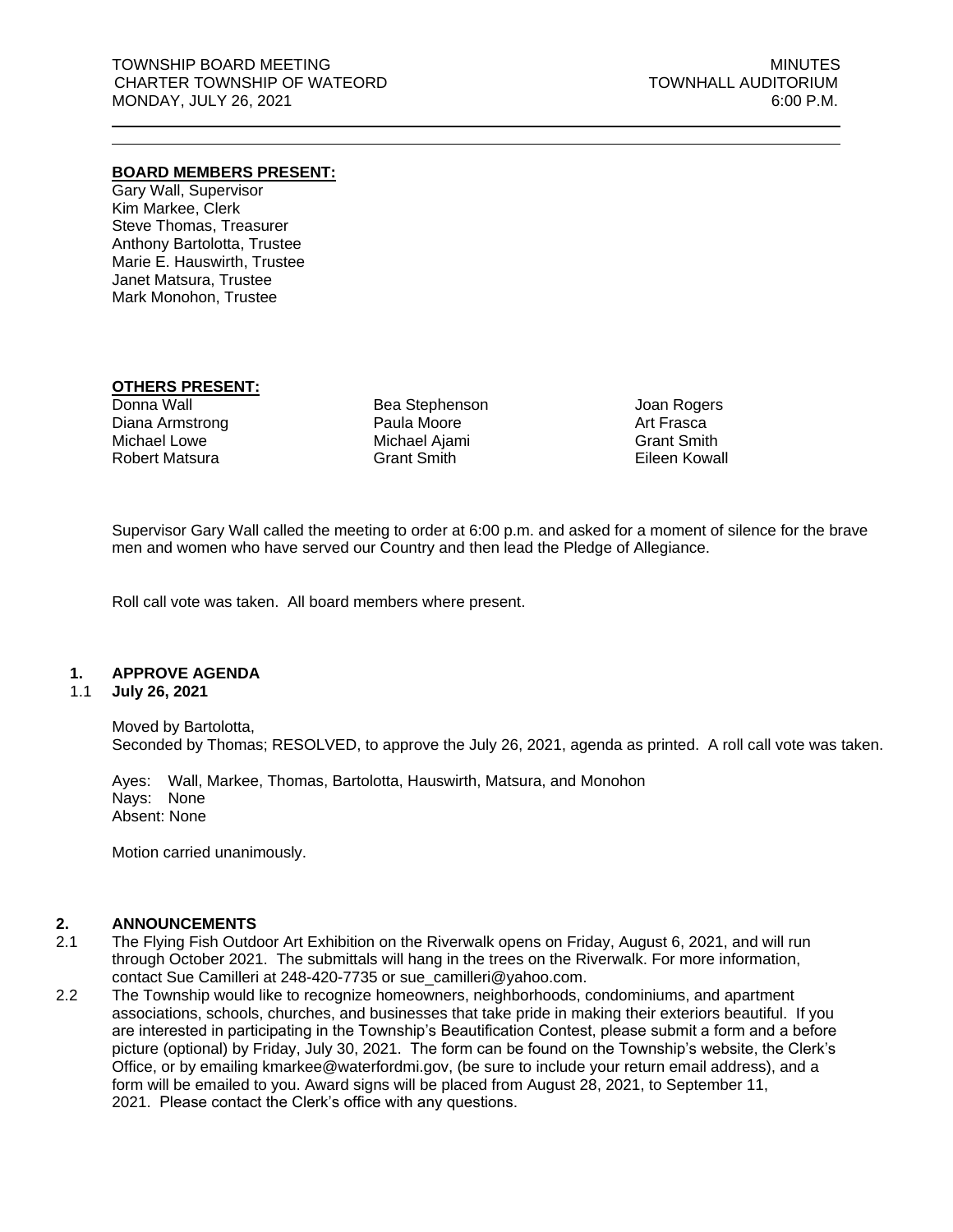- 2.3 Waterford Parks and Recreation, Youth Fall Soccer, registration ends July 23, with late registration ending July 30, 2021. The league runs Sundays, September 12 through October 17, 2021. The recreational soccer league is for boys and girls born in the years of 2006-2016. Weekly practices will be scheduled by a volunteer coach. Participants in Girls/Boys UNDER 12 and Girls UNDER 14/16 may have away games in Independence Township on various days of the week (depending on registration numbers). Participants in Boys UNDER 14 will have away games in surrounding communities on various days of the week. Contact the Recreation Office at 248-674-5441, or visit our website for more information, [waterfordmi.gov/parks.](https://waterfordmi.gov/parks)
- 2.4 Waterford Parks and Recreation is open for Fall Adult Softball team registration. Slowpitch leagues are offered for Men (Monday & Thursdays), Women (Tuesdays) & COED (Wednesday and Sundays). The Season begins August 15, 2021 (tentatively), runs for five (5) weeks plus playoffs. The cost is \$425 per resident team and \$475 per non-resident team, plus Umpire fees. All leagues are Double Header games. Each team will receive one set of softballs at the manager's meeting. Contact the recreation office at 248-674-5441 for a team packet after June 1st or visit our website for more information, [waterfordmi.gov/parks.](https://waterfordmi.gov/parks)
- 2.5 Inside Out, an outdoor art exhibition sponsored by the Detroit Institute of Art that brings artwork to the Waterford Township Civic Center Campus has now opened and will run through October. Seven reproductions of art from the DIA are on exhibit outside on the Township Campus for your enjoyment and can be viewed at your leisure. This is a walkable event, so stop by the Township Campus and check it out! Information about the artwork, a map, and the virtual ribbon-cutting can be viewed on the Township's website at [www.waterfordmi.gov/insideout.](https://linkprotect.cudasvc.com/url?a=http:%2f%2fwww.waterfordmi.gov%2finsideout&c=E,1,tvhjSqicgnXjJDeeE1wB4u4UV2XTnFVQSHUbsczCjBxDcB0HBNtkQCRHQnCyEp6-Hjw-7PCwplnJN4FY_M9zLsTzzbSjHUP3M70A0F5E2-QDtP0WeJH-&typo=1)
- 2.6 The Library is holding a Virtual Pet Show from June 1, 2021, through July 31, 2021. Please send a picture of your pet by e-mail to watekids@waterfordmi.gov, or drop off a photo in person. Please ensure your name, age, and phone number are on the image. The maximum picture size is 4" x 6". Photos will be displayed in the Children's department and on our virtual pet show webpage. Categories are dogs, cats, small furry critters, reptiles and amphibians, aquatic dwellers, and other animals that do not fall into the above categories. Winners will receive a certificate and a treat for their pets.
- 2.7 Free Document Shredding of Oakland County residents will occur on Monday, August 16, 2021, 5-7 p.m. at Catalpa Oaks County Park, 27705 Greenfield Rd, Southfield. The trucks will be in the parking lot; there is no need to leave your car. Residents are reminded to limit documents to three or four boxes of paper only.

## **3. Consent Agenda**

*Board Members may remove items from the Consent Agenda for discussion purposes or for the purpose of voting in opposition. Public comment for items removed from the consent agenda may be received in the same manner immediately following the Consent Agenda.*

- 3.1 July 07, 2021, Special Meeting Minutes
- 3.2 July 12, 2021, Meeting Minutes
- 3.3 July 26, 2021, Bill Payment
- 3.4 Receive the Department of Public Works June 2021 Report
- 3.5 Receive the Treasurer's Office June 2021 Report
- 3.6 Walk Permit Waterford Senior Center
- 3.7 Banner Permit Waterford Senior Center, Senior Expo
- 3.8 Banner Permit Waterford Senior Center, Walk and Roll For Meals on Wheels

Moved by Bartolotta,

Seconded by Markee, RESOLVED, to approve the Consent Agenda, items 3.1 through 3.8. A roll call vote was taken.

Ayes: Wall, Markee, Thomas, Bartolotta, Hauswirth, Matsura, and Monohon Nays: None Absent: None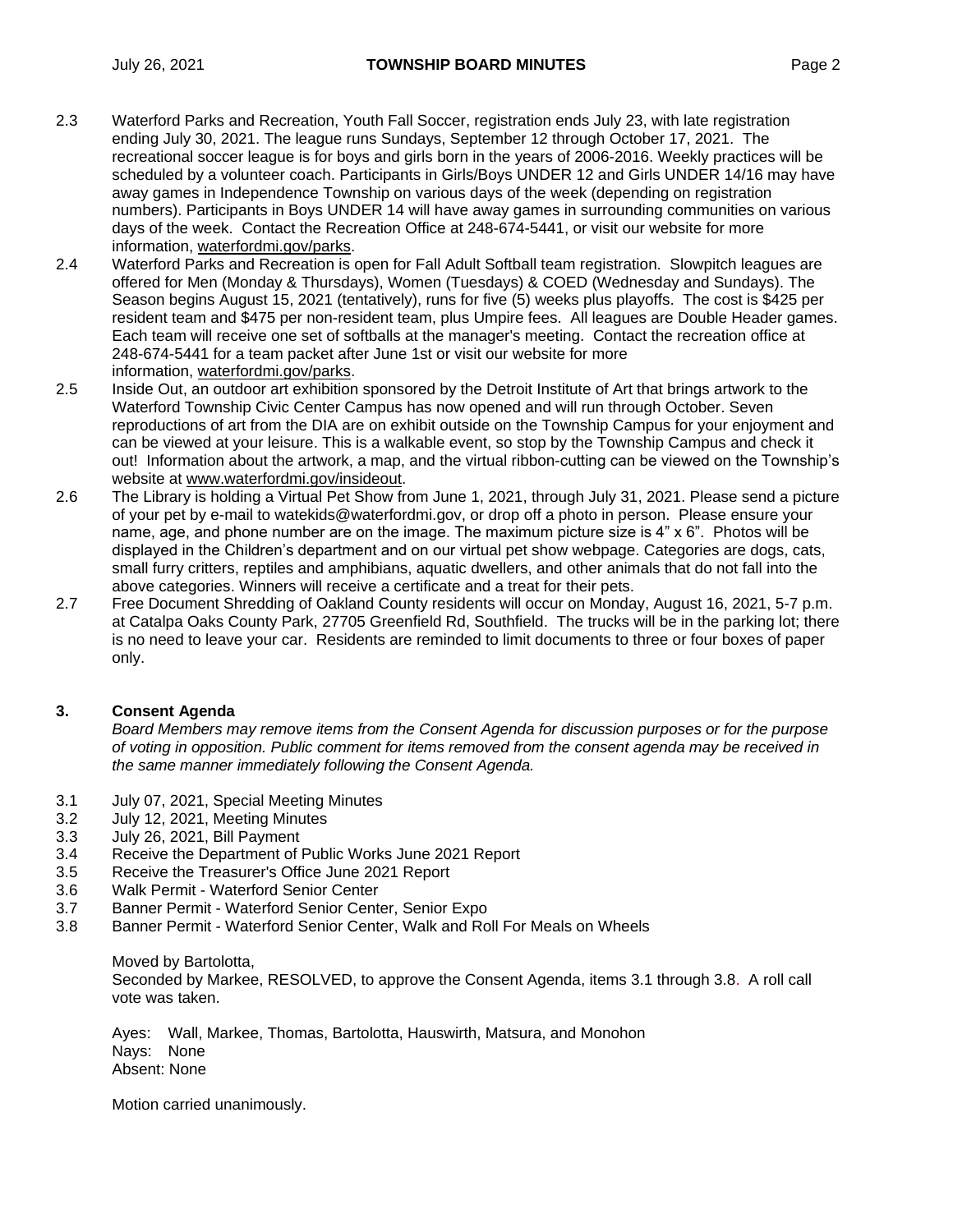## **4. Board Liaison Reports (Verbal)**

#### Trustee Bartolotta

The Van Norman Lake had a lake treatment on July 21, 2021. There is a Planning Commission meeting at 4:30 p.m., on July 27, 2021, in the Auditorium.

#### Clerk Markee

Clerk Markee thanked Parks and Recreation for making Hess-Hathaway Park beautiful last Wednesday. The Oakland County Clerk's Association sponsored their 1<sup>st</sup>, in-person, after COVID-19 meeting, and many Clerk's attended including Secretary of State, Joselyn Benson.

### Trustee Monohon,

SEMCOG may have some funding for alternative transportation plans. The Waterford Youth Assistance held their ice cream social and had some interest from local businesses.

#### Supervisor Wall

Supervisor Wall read the following e-mail from Fire Chief Covey.

Waterford Township's North West portion of the community received heavy damage from the storm along with our neighbors in White Lake Township. To sum it up it looks like a war zone. Other areas of Waterford had significant damage and flooding. As always our dispatchers, police officers, DPW employees and firefighters did an amazing job.

I am Proud to serve alongside of such an amazing group people.

#### Chief Covey

Supervisor Wall stated he drove through White Lake Township and spoke of the destruction from the F-1 Tornado that went through on Saturday, July 24, 2021. The only injury that he's heard is a broken arm.

### **5. Open Business**

### 5.1 **Possible Adoption of Zoning Ordinance No. 2021-Z-011 - Rezone 4710 Cooley Lake Road**

The following memo was received by Jeff Polkowski, Planning and Zoning Superintendent.

| <b>Current Zoning:</b>  | C-2, Small Business   |
|-------------------------|-----------------------|
| <b>Proposed Zoning:</b> | C-3. General Business |
| Master Plan:            | Single Family         |

The property owner, at the recommendation of Township staff, recently performed a lot combination of the subject property. Prior to this, the property was divided into two parts: the restaurant parcel to the north with C-3 Zoning and the parking lot parcel to the south with C-2 Zoning.

Because, in Waterford, the intensity of zoning districts is contingent on lot sizes, the southern parcel was limited to C-2. As the property is now combined, it is sufficiently large enough for a C-3 designation across the entire area.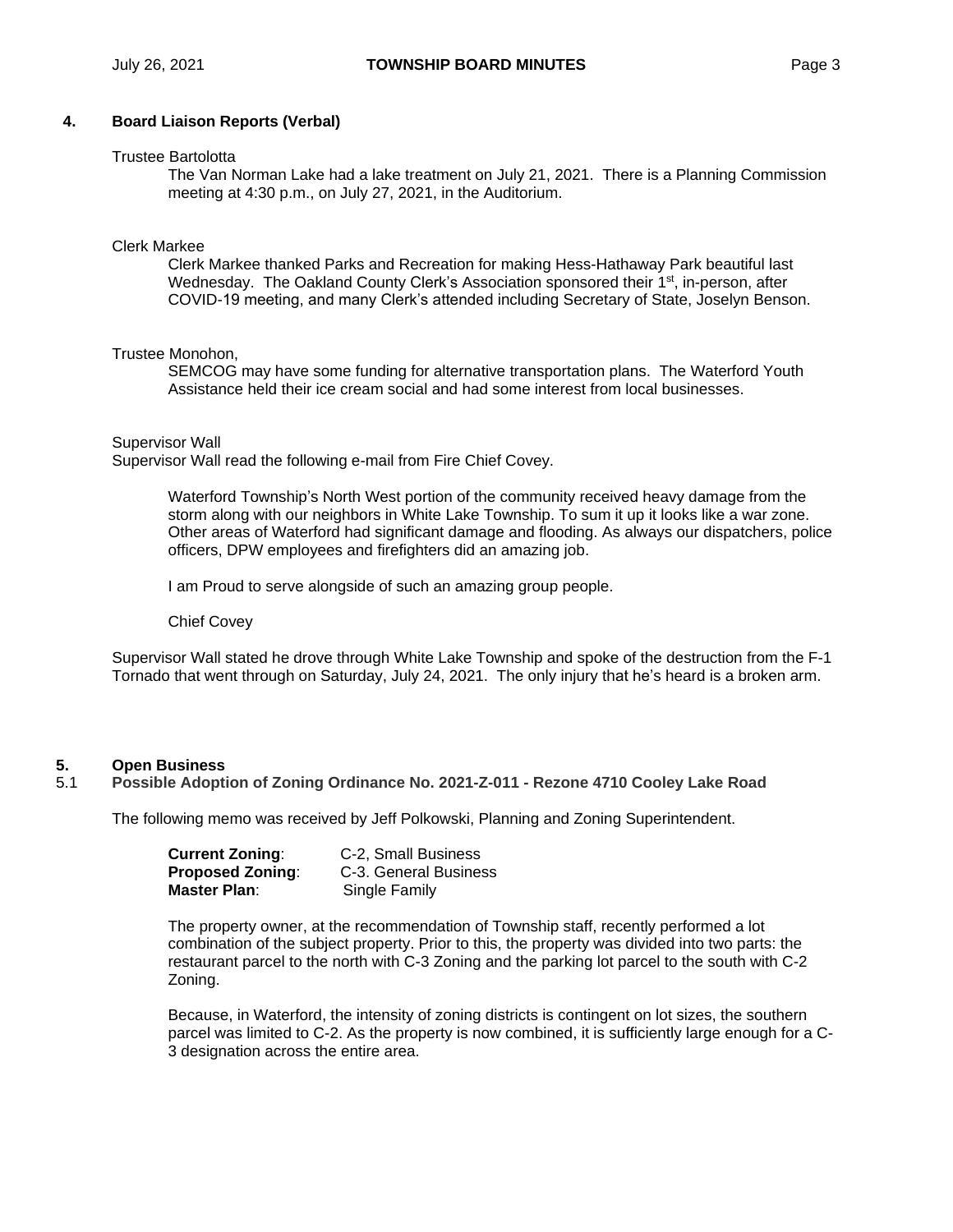### Possible Adoption of Zoning Ordinance No. 2021-Z-011 - Rezone 4710 Cooley Lake Road Continued.

From a functional perspective, the smaller lot only served as a parking lot. By combining the properties, it reduces the likelihood of an additional development crowding the area and allows for expansion and updating to the existing structure.

### **Master Plan Designation**

Although the property as has a Single-Family Master Plan designation according to the 2023 Master Plan, historically the site has been a commercial designation.

1950 - 1963: Commercial – 1

1963 - 1998: C-2, General Business and C-1, Local Business

1998 - 2011: C-2 General Business

2011 – Present:C-3, General Business (north) and C-2, Small Business (south)

### **Planning Commission Recommendation and Findings**

The Planning Commission reviewed this proposed Rezoning at the regularly scheduled meeting on June 22, 2021 and resolved unanimously, to forward a favorable recommendation to the Township Board.

### **Motions**

Based upon the Planning Commission's favorable recommendation at the June 22, 2021 regular meeting for this rezoning case, should the Board want to consider adopting the requested rezoning to C-3, General Business, the appropriate motion would be to introduce the attached Ordinance and schedule it for possible adoption at the July 26, 2021 meeting.

However, if the Board does not want to adopt the requested rezoning, the appropriate motion would be to not introduce the Ordinance and deny the rezoning.

Staff will be available at Monday's meeting for any questions on this case. However, if you have any questions in advance of the meeting, please contact this office.

### STATE OF MICHIGAN COUNTY OF OAKLAND ORDINANCE NO. 2021-Z-011 **ZONING ORDINANCE MAP AMENDMENT**

An ordinance to amend the Waterford Township Zoning Ordinance by rezoning part of a parcel of property and amending the Zoning Map. THE CHARTER TOWNSHIP OF WATERFORD ORDAINS:

### *Section 1 of Ordinance*

The portion of the parcel of property that is assigned tax parcel number 13-27-302-015, legally described below, with current address of 4710 Cooley Lake Rd is rezoned from **C-2, Small Business to C-3, General Business** with the Zoning Map that is adopted by and made part of

the Waterford Township Zoning Ordinance in Section 3-101, to be changed and amended to reflect this rezoning.

## *Section 2 of Ordinance*

The effective date of this ordinance shall be on the  $8<sup>th</sup>$  day after publication, or a later date as provided in the Michigan Zoning Enabling Act for when a petition for voter referendum on this Ordinance and/or a notice of intent to submit such a petition is timely filed with the Township Clerk.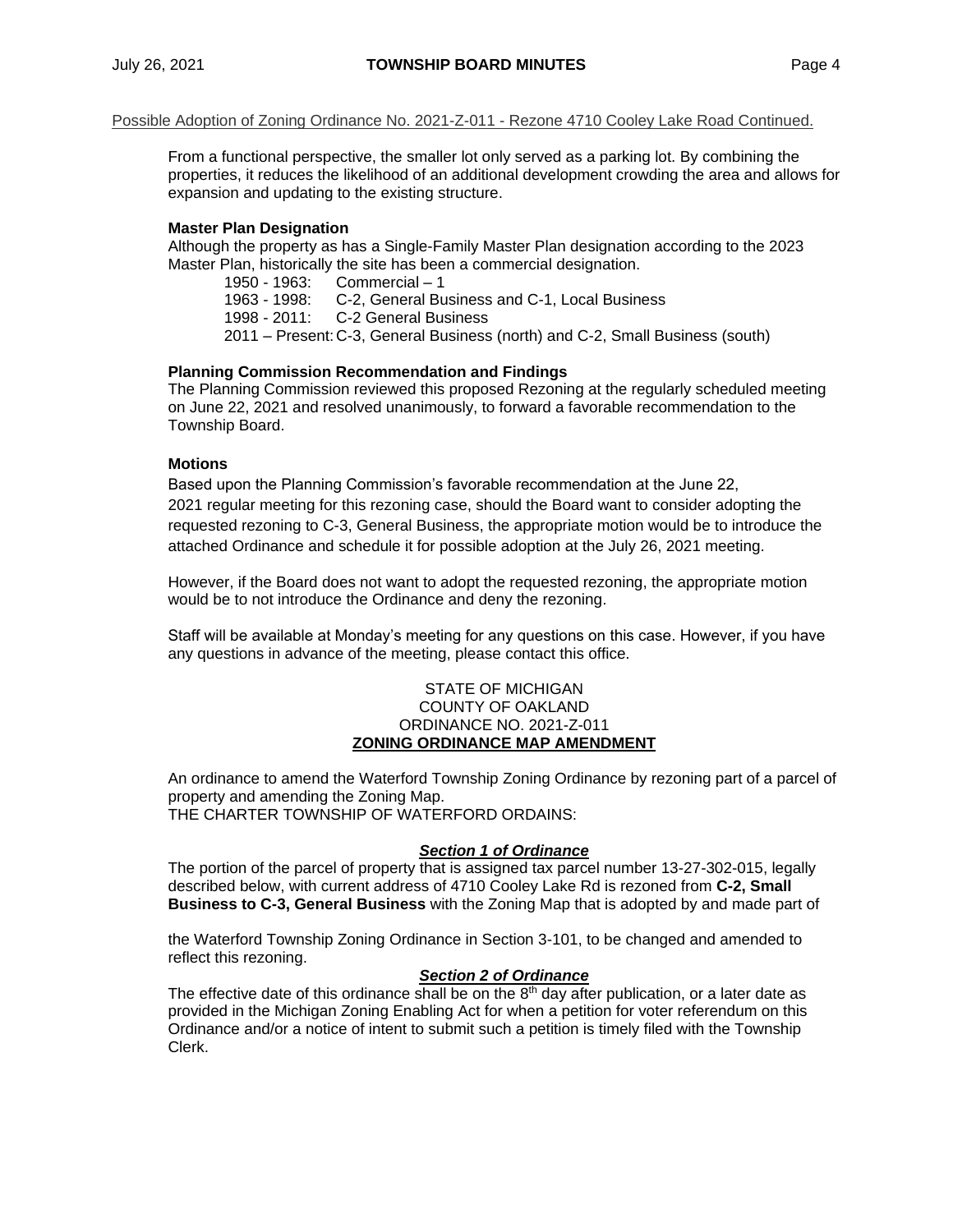Possible Adoption of Zoning Ordinance No. 2021-Z-011 - Rezone 4710 Cooley Lake Road Continued.

# **CERTIFICATION**

I certify that this Zoning Ordinance Map Amendment Ordinance was adopted by a majority vote of the members of the Board of Trustees of the charter Township of Waterford at a meeting duly called and held on

### CHARTER TOWNSHIP OF WATERFORD

\_\_\_\_\_\_\_\_\_\_\_\_\_\_\_\_\_\_ \_\_\_\_\_\_\_\_\_\_\_\_\_\_\_\_\_\_\_\_\_\_\_\_\_\_\_\_\_\_\_ Date **Date Contract Contract Contract Contract Contract Contract Contract Contract Contract Contract Contract Contract Contract Contract Contract Contract Contract Contract Contract Contract Contract Contract Contract Co** 

#### **Property Descriptions PARCEL 13-27-302-015 (southern portion)** IS DESCRIBED AS T3N, R9E, SEC 27 FURLER'S CRESTHAVEN LOT 1

Moved by Bartolotta,

Seconded by Markee; RESOLVED, to adopt Rezoning Ordinance Amendment 2021-Z-001, rezoning 4710 Cooley Lake Road to C-3 General Business. A roll call vote was taken.

Ayes: Wall, Markee, Thomas, Bartolotta, Hauswirth, Matsura, and Monohon Nays: None Absent: None

Motion carried unanimously.

### 5.2 **Consider Final Decision Resolution Denying Medical Marihuana Facility License Application by and for DNVK 1, LLC, 6774 Highland Rd (Application # 4)**

#### **CHARTER TOWNSHIP OF WATERFORD FINAL DECISION RESOLUTION DENYING MEDICAL MARIHUANA FACILITY LICENSE APPLICATION**

### **RECITALS:**

**A.** This Resolution is adopted as a Final Decision by the Charter Township of Waterford ("Township') Board of Trustees ("Board") under the Township Medical Marihuana Facility Licensing Ordinance codified as Sections 10-291 through 10-309 in Division 12 of Article III in Chapter 10 of the Waterford Charter Township Code ("Ordinance"), with all references to Sections in this Resolution being to Sections of that Code.

**B.** This Final Decision is for the following Medical Marihuana Facility License Application ("Application"):

License Applied For: Provisioning Center Named Applicant: DNVK 1, LLC Facility Location: 6744 Highland Initial Filing Date: 1/4/2021 Application Number: 4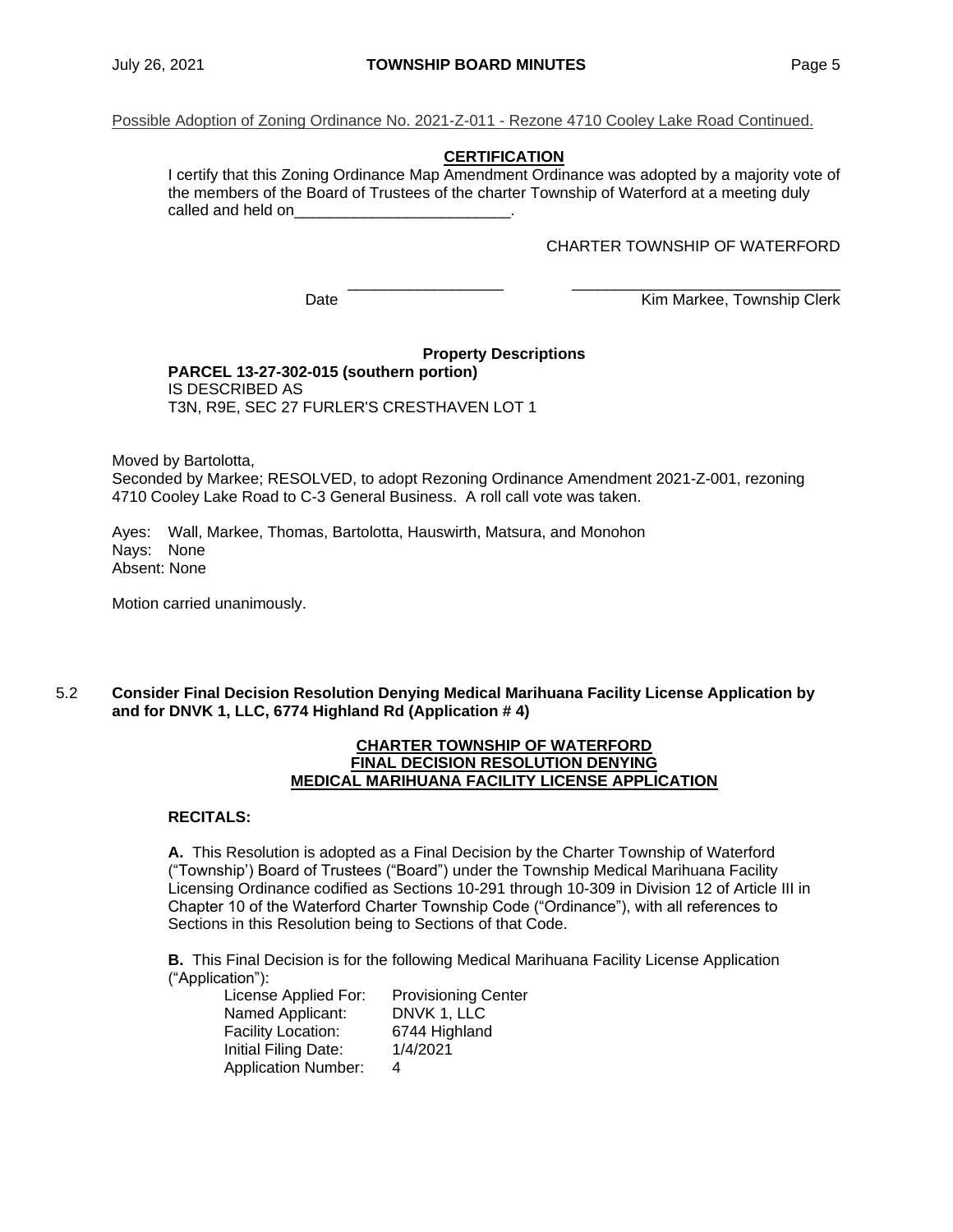Consider Final Decision Resolution Denying Medical Marihuana Facility License Application by and for DNVK 1, LLC, 6774 Highland Rd (Application # 4) Continued.

**C.** The Application was one of many competing applications filed for the two (2) provisioning center licenses authorized by Section 10-298(a).

**D.** Section 10-303(c) provides that, "If as a result of the Board approving an application, there are no remaining authorized licenses for that type of licenses for that type of facility under Section 10- 298, the remaining applications for that type of license shall be denied for that reason.", and Section 10-303(d)(3) provides that an application shall be denied if the type of facility license applied for is not available as a result of prior Township Board unexpired approvals.

**E.** Based on motions passed on June 28, 2021, on July 12, 2021, the Board adopted Final Decision Resolutions Conditionally Approving two (2) of the competing applications for the available provisioning center licenses, prior to which the Named Applicants on those competing applications had accepted the Township's approval conditions.

**F.** A copy of this Final Decision Resolution was emailed by the Township Clerk to the Named Applicant's representative with Notice it would be considered for adoption by the Board at its July 26, 2021, 6:00 PM meeting.

**G.** At its meeting on July 26, 2021, the Board approved a motion to adopt this Resolution as its written Final Decision on the Application.

**IT IS THEREFORE RESOLVED** that as required by Sections 10-303(c) and 10-303(d)(3), the Application is denied because there are no remaining authorized provisioning center licenses.

**IT IS FURTHER RESOLVED** that if the Ordinance is amended in the future to authorize one (1) or more additional provisioning center licenses, this denial shall not apply to or prevent an application by the Named Applicant for such a license as provided in the Ordinance as amended.

**IT IS FURTHER RESOLVED** that after certifying the adoption of this Final Decision Resolution, the Township Clerk shall email a copy to the Named Applicant's representative as provided in Section 10-303(f).

# **CERTIFICATION**

I hereby certify that this Resolution was adopted by the Charter Township of Waterford Board of Trustees at a regular meeting of that Board on July 26, 2021.

 $\frac{\partial}{\partial x_i}$  , and the set of the set of the set of the set of the set of the set of the set of the set of the set of the set of the set of the set of the set of the set of the set of the set of the set of the set of the Date Kimberly Markee, Township Clerk

Moved by Bartolotta,

Seconded by Monohon; RESOLVED, to adopt the Final Decision Resolutions Denying Medical Marihuana Facility License Application by and for DNVK 1, LLC, 6774 Highland Rd (Application # 4) due to no provisioning center licenses available**.** A roll call vote was taken.

Ayes: Wall, Markee, Thomas, Bartolotta, Hauswirth, Matsura, and Monohon Nays: None Absent: None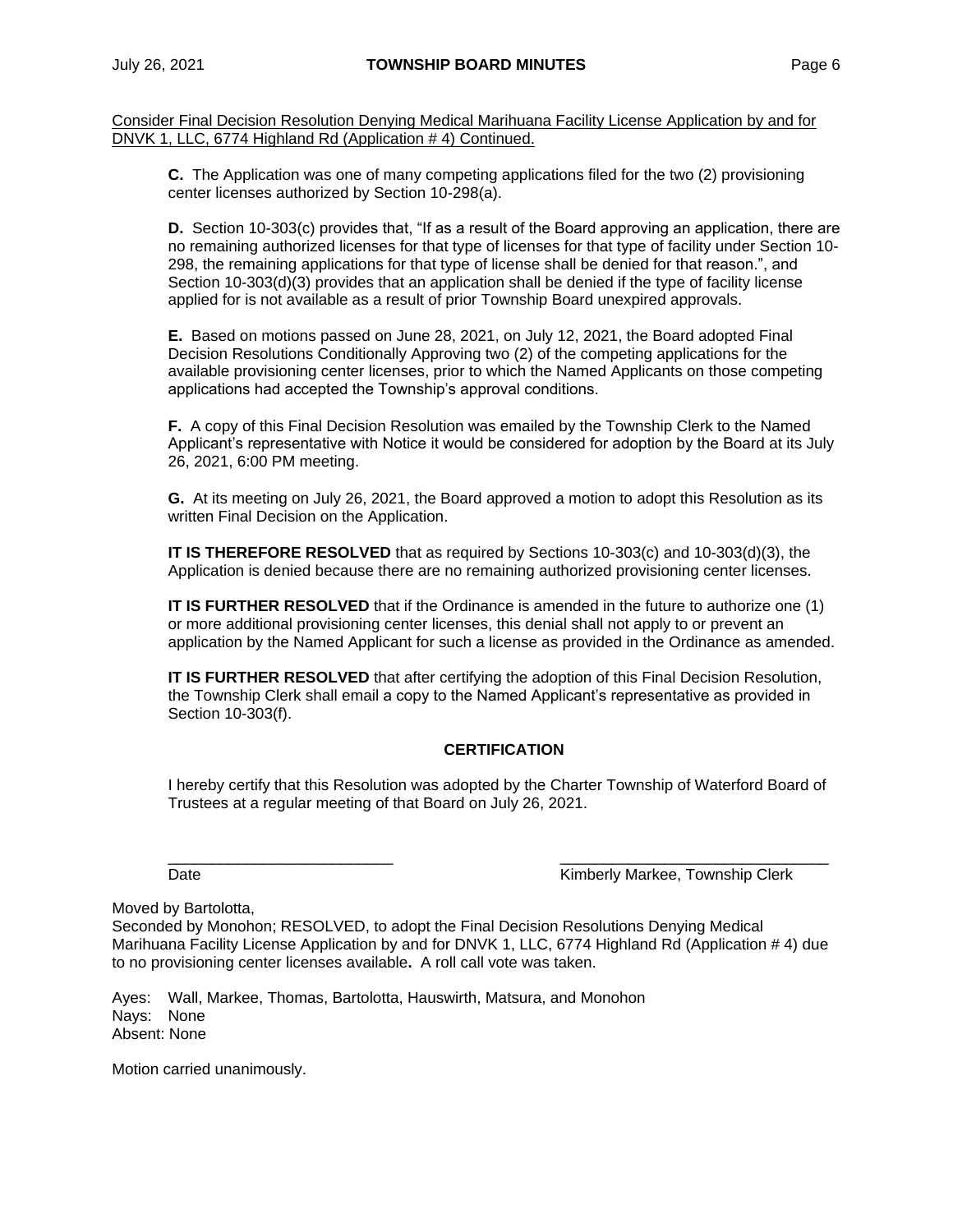5.3 **Consider Final Decision Resolution Denying Medical Marihuana Facility License Application by and for DNVK 1, LLC, 2460 Dixie (Application # 5)**

#### **CHARTER TOWNSHIP OF WATERFORD FINAL DECISION RESOLUTION DENYING MEDICAL MARIHUANA FACILITY LICENSE APPLICATION**

### **RECITALS:**

**A.** This Resolution is adopted as a Final Decision by the Charter Township of Waterford ("Township') Board of Trustees ("Board") under the Township Medical Marihuana Facility Licensing Ordinance codified as Sections 10-291 through 10-309 in Division 12 of Article III in Chapter 10 of the Waterford Charter Township Code ("Ordinance"), with all references to Sections in this Resolution being to Sections of that Code.

**B.** This Final Decision is for the following Medical Marihuana Facility License Application ("Application"):

| <b>Provisioning Center</b> |
|----------------------------|
| DNVK 1, LLC                |
| 2460 Dixie                 |
| 1/4/2021                   |
| 5                          |
|                            |

**C.** The Application was one of many competing applications filed for the two (2) provisioning center licenses authorized by Section 10-298(a).

**D.** Section 10-303(c) provides that, "If as a result of the Board approving an application, there are no remaining authorized licenses for that type of licenses for that type of facility under Section 10- 298, the remaining applications for that type of license shall be denied for that reason.", and Section 10-303(d)(3) provides that an application shall be denied if the type of facility license applied for is not available as a result of prior Township Board unexpired approvals.

**E.** Based on motions passed on June 28, 2021, on July 12, 2021, the Board adopted Final Decision Resolutions Conditionally Approving two (2) of the competing applications for the available provisioning center licenses, prior to which the Named Applicants on those competing applications had accepted the Township's approval conditions.

**F.** A copy of this Final Decision Resolution was emailed by the Township Clerk to the Named Applicant's representative with Notice it would be considered for adoption by the Board at its July 26, 2021, 6:00 PM meeting.

**G.** At its meeting on July 26, 2021, the Board approved a motion to adopt this Resolution as its written Final Decision on the Application.

**IT IS THEREFORE RESOLVED** that as required by Sections 10-303(c) and 10-303(d)(3), the Application is denied because there are no remaining authorized provisioning center licenses.

**IT IS FURTHER RESOLVED** that if the Ordinance is amended in the future to authorize one (1) or more additional provisioning center licenses, this denial shall not apply to or prevent an application by the Named Applicant for such a license as provided in the Ordinance as amended.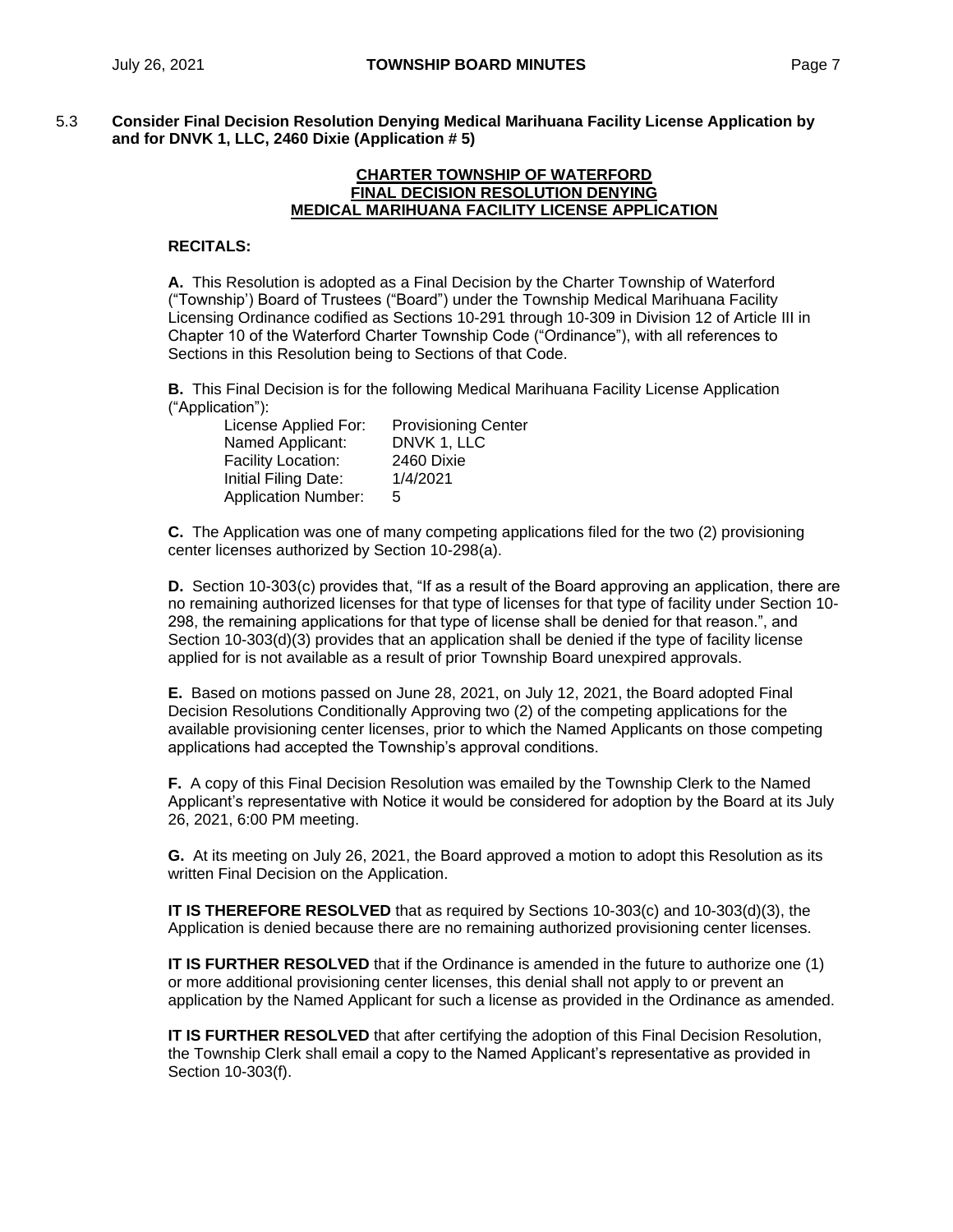Consider Final Decision Resolution Denying Medical Marihuana Facility License Application by and for DNVK 1, LLC, 2460 Dixie (Application # 5) Continued.

## **CERTIFICATION**

I hereby certify that this Resolution was adopted by the Charter Township of Waterford Board of Trustees at a regular meeting of that Board on July 26, 2021.

\_\_\_\_\_\_\_\_\_\_\_\_\_\_\_\_\_\_\_\_\_\_\_\_\_\_ \_\_\_\_\_\_\_\_\_\_\_\_\_\_\_\_\_\_\_\_\_\_\_\_\_\_\_\_\_\_\_

Date **Contract Contract Contract Contract Contract Contract Contract Contract Contract Contract Contract Contract Contract Contract Contract Contract Contract Contract Contract Contract Contract Contract Contract Contract** 

Moved by Bartolotta,

Seconded by Thomas; RESOLVED, to adopt the Final Decision Resolutions Denying Medical Marihuana Facility License Applications by and for DNVK 1, LLC, 2460 Dixie (Application # 5) due to no provisioning center licenses available**.** A roll call vote was taken.

Ayes: Wall, Markee, Thomas, Bartolotta, Hauswirth, Matsura, and Monohon Nays: None Absent: None

Motion carried unanimously.

### 5.4 **Consider Final Decision Resolution Denying Medical Marihuana Facility License Application by and for DNVK 1, LLC, Vacant Parcel 13-18-378-001 (Application # 6)**

#### **CHARTER TOWNSHIP OF WATERFORD FINAL DECISION RESOLUTION DENYING MEDICAL MARIHUANA FACILITY LICENSE APPLICATION**

### **RECITALS:**

**A.** This Resolution is adopted as a Final Decision by the Charter Township of Waterford ("Township') Board of Trustees ("Board") under the Township Medical Marihuana Facility Licensing Ordinance codified as Sections 10-291 through 10-309 in Division 12 of Article III in Chapter 10 of the Waterford Charter Township Code ("Ordinance"), with all references to Sections in this Resolution being to Sections of that Code.

**B.** This Final Decision is for the following Medical Marihuana Facility License Application ("Application"):

| License Applied For:       | <b>Provisioning Center</b>  |
|----------------------------|-----------------------------|
| Named Applicant:           | DNVK 1. LLC                 |
| Facility Location:         | Vacant Parcel 13-18-378-001 |
| Initial Filing Date:       | 1/4/2021                    |
| <b>Application Number:</b> | 6                           |

**C.** The Application was one of many competing applications filed for the two (2) provisioning center licenses authorized by Section 10-298(a).

**D.** Section 10-303(c) provides that, "If as a result of the Board approving an application, there are no remaining authorized licenses for that type of licenses for that type of facility under Section 10- 298, the remaining applications for that type of license shall be denied for that reason.", and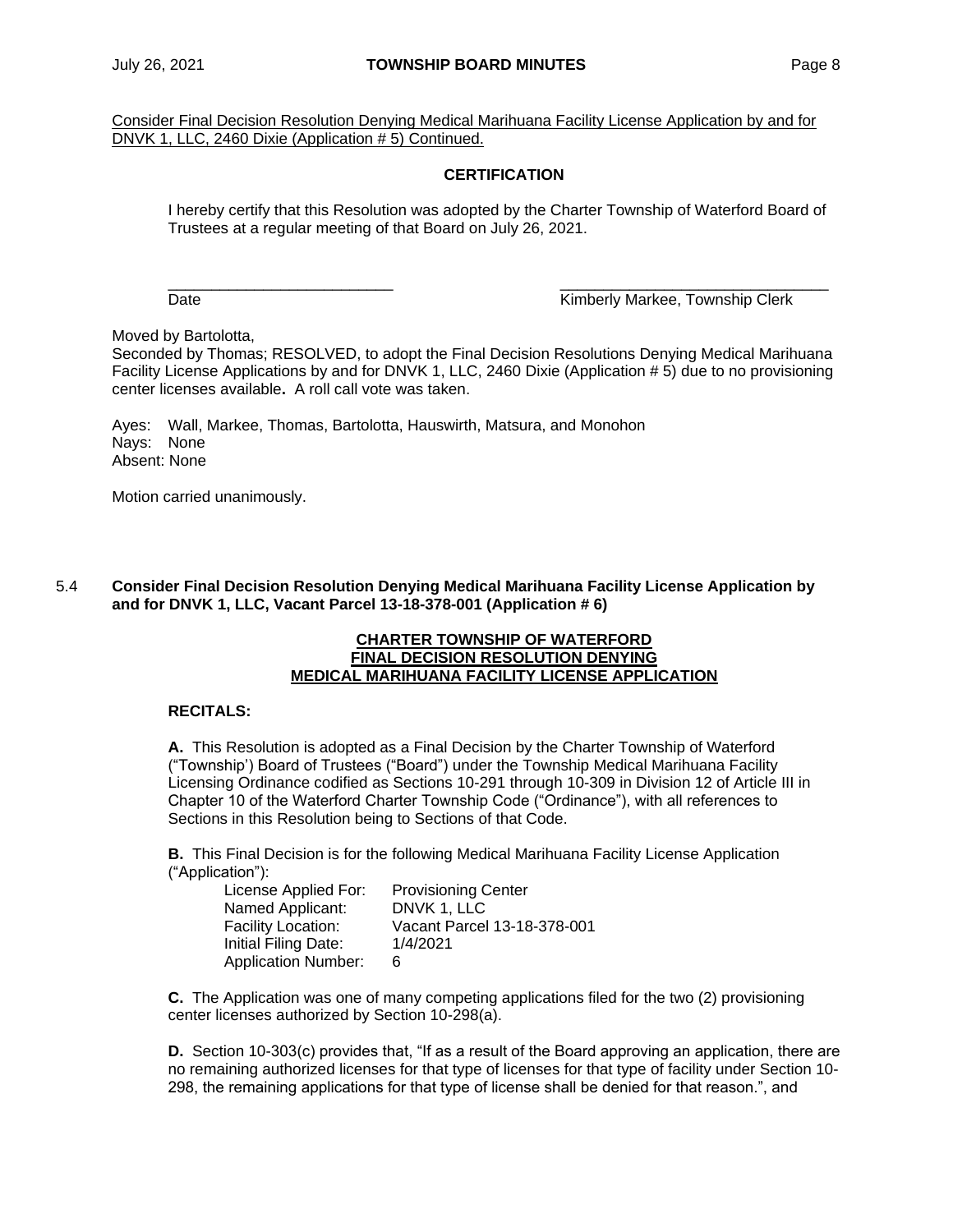Consider Final Decision Resolution Denying Medical Marihuana Facility License Application by and for DNVK 1, LLC, Vacant Parcel 13-18-378-001 (Application # 6) Continued.

Section 10-303(d)(3) provides that an application shall be denied if the type of facility license applied for is not available as a result of prior Township Board unexpired approvals.

**E.** Based on motions passed on June 28, 2021, on July 12, 2021, the Board adopted Final Decision Resolutions Conditionally Approving two (2) of the competing applications for the available provisioning center licenses, prior to which the Named Applicants on those competing applications had accepted the Township's approval conditions.

**F.** A copy of this Final Decision Resolution was emailed by the Township Clerk to the Named Applicant's representative with Notice it would be considered for adoption by the Board at its July 26, 2021, 6:00 PM meeting.

**G.** At its meeting on July 26, 2021, the Board approved a motion to adopt this Resolution as its written Final Decision on the Application.

**IT IS THEREFORE RESOLVED** that as required by Sections 10-303(c) and 10-303(d)(3), the Application is denied because there are no remaining authorized provisioning center licenses.

**IT IS FURTHER RESOLVED** that if the Ordinance is amended in the future to authorize one (1) or more additional provisioning center licenses, this denial shall not apply to or prevent an application by the Named Applicant for such a license as provided in the Ordinance as amended.

**IT IS FURTHER RESOLVED** that after certifying the adoption of this Final Decision Resolution, the Township Clerk shall email a copy to the Named Applicant's representative as provided in Section 10-303(f).

## **CERTIFICATION**

I hereby certify that this Resolution was adopted by the Charter Township of Waterford Board of Trustees at a regular meeting of that Board on July 26, 2021.

 $\frac{\partial}{\partial x_i}$  , and the set of the set of the set of the set of the set of the set of the set of the set of the set of the set of the set of the set of the set of the set of the set of the set of the set of the set of the

Date **Communist Clerk** Kimberly Markee, Township Clerk

Moved by Markee,

Seconded by Bartolotta; RESOLVED, to adopt the Final Decision Resolutions Denying Medical Marihuana Facility License Application by and for DNVK 1, LLC, Vacant Parcel 13-18-378-001 (Application # 6) due to no provisioning center licenses available**.** A roll call vote was taken.

Ayes: Wall, Markee, Thomas, Bartolotta, Hauswirth, Matsura, and Monohon Nays: None Absent: None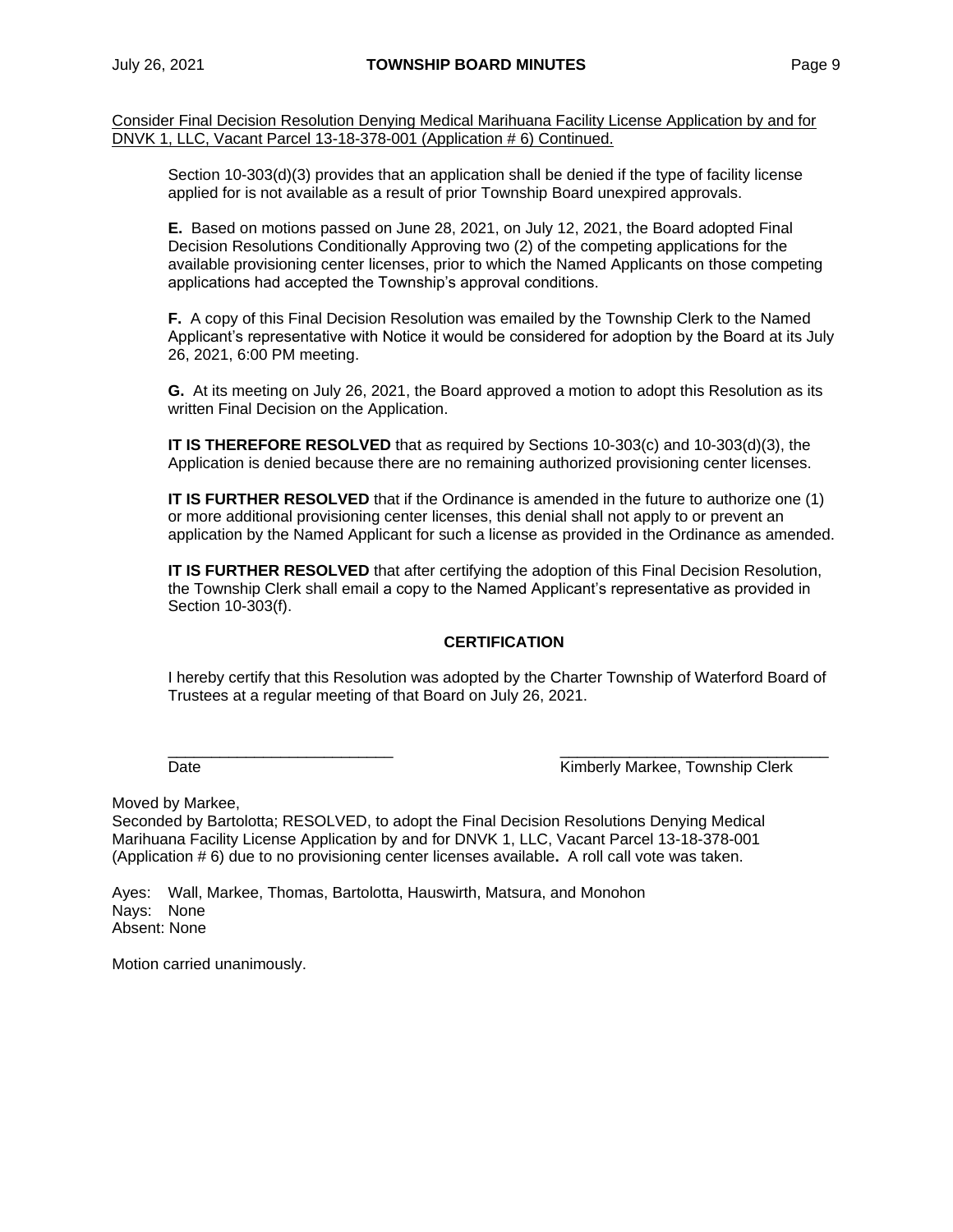5.5 **Consider Final Decision Resolution Denying Medical Marihuana Facility License Application by and for DNVK 1, LLC, 5800 Highland Rd (Application # 7)**

#### **CHARTER TOWNSHIP OF WATERFORD FINAL DECISION RESOLUTION DENYING MEDICAL MARIHUANA FACILITY LICENSE APPLICATION**

### **RECITALS:**

**A.** This Resolution is adopted as a Final Decision by the Charter Township of Waterford ("Township') Board of Trustees ("Board") under the Township Medical Marihuana Facility Licensing Ordinance codified as Sections 10-291 through 10-309 in Division 12 of Article III in Chapter 10 of the Waterford Charter Township Code ("Ordinance"), with all references to Sections in this Resolution being to Sections of that Code.

**B.** This Final Decision is for the following Medical Marihuana Facility License Application ("Application"):

| <b>Provisioning Center</b> |
|----------------------------|
| DNVK 1, LLC                |
| 5800 Highland              |
| 1/4/2021                   |
|                            |
|                            |

**C.** The Application was one of many competing applications filed for the two (2) provisioning center licenses authorized by Section 10-298(a).

**D.** Section 10-303(c) provides that, "If as a result of the Board approving an application, there are no remaining authorized licenses for that type of licenses for that type of facility under Section 10- 298, the remaining applications for that type of license shall be denied for that reason.", and Section 10-303(d)(3) provides that an application shall be denied if the type of facility license applied for is not available as a result of prior Township Board unexpired approvals.

**E.** Based on motions passed on June 28, 2021, on July 12, 2021, the Board adopted Final Decision Resolutions Conditionally Approving two (2) of the competing applications for the available provisioning center licenses, prior to which the Named Applicants on those competing applications had accepted the Township's approval conditions.

**F.** A copy of this Final Decision Resolution was emailed by the Township Clerk to the Named Applicant's representative with Notice it would be considered for adoption by the Board at its July 26, 2021, 6:00 PM meeting.

**G.** At its meeting on July 26, 2021, the Board approved a motion to adopt this Resolution as its written Final Decision on the Application.

**IT IS THEREFORE RESOLVED** that as required by Sections 10-303(c) and 10-303(d)(3), the Application is denied because there are no remaining authorized provisioning center licenses.

**IT IS FURTHER RESOLVED** that if the Ordinance is amended in the future to authorize one (1) or more additional provisioning center licenses, this denial shall not apply to or prevent an application by the Named Applicant for such a license as provided in the Ordinance as amended.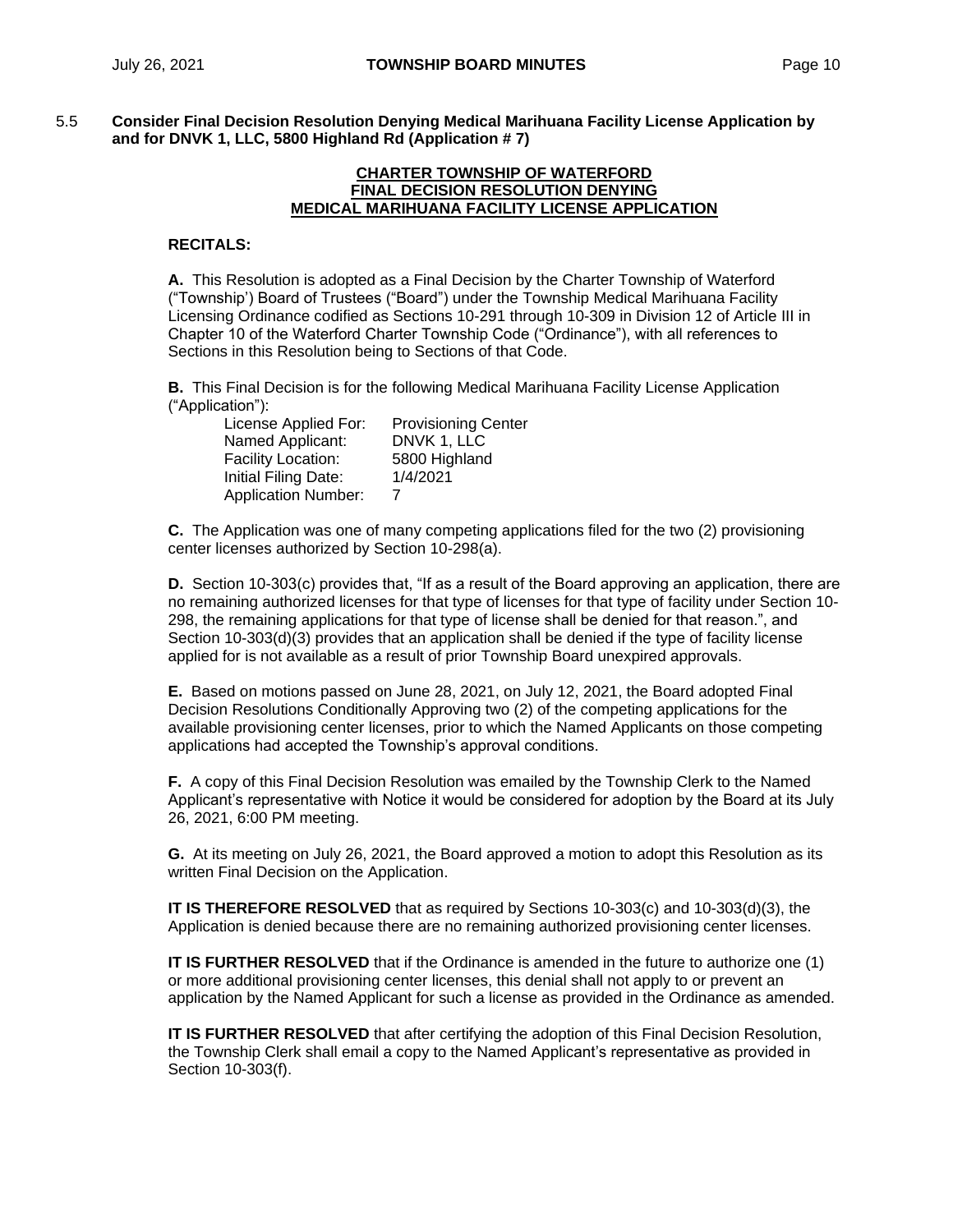Consider Final Decision Resolution Denying Medical Marihuana Facility License Application by and for DNVK 1, LLC, 5800 Highland Rd (Application # 7) Continued.

## **CERTIFICATION**

I hereby certify that this Resolution was adopted by the Charter Township of Waterford Board of Trustees at a regular meeting of that Board on July 26, 2021.

\_\_\_\_\_\_\_\_\_\_\_\_\_\_\_\_\_\_\_\_\_\_\_\_\_\_ \_\_\_\_\_\_\_\_\_\_\_\_\_\_\_\_\_\_\_\_\_\_\_\_\_\_\_\_\_\_\_

Date **Contract Contract Contract Contract Contract Contract Contract Contract Contract Contract Contract Contract Contract Contract Contract Contract Contract Contract Contract Contract Contract Contract Contract Contract** 

Moved by Markee,

Seconded by Bartolotta; RESOLVED, to adopt the Final Decision Resolutions Denying Medical Marihuana Facility License Application by and for DNVK 1, LLC, 5800 Highland Rd (Application # 7) due to there are no provisioning center licenses available**.** A roll call vote was taken.

Ayes: Wall, Markee, Thomas, Bartolotta, Hauswirth, Matsura, and Monohon Nays: None Absent: None

Motion carried unanimously.

### 5.6 **Consider Final Decision Resolution Denying Medical Marihuana Facility License Application by and for DNVK 1, LLC, 7766 Highland Rd (Application # 8)**

### **CHARTER TOWNSHIP OF WATERFORD FINAL DECISION RESOLUTION DENYING MEDICAL MARIHUANA FACILITY LICENSE APPLICATION**

## **RECITALS:**

**A.** This Resolution is adopted as a Final Decision by the Charter Township of Waterford ("Township') Board of Trustees ("Board") under the Township Medical Marihuana Facility Licensing Ordinance codified as Sections 10-291 through 10-309 in Division 12 of Article III in Chapter 10 of the Waterford Charter Township Code ("Ordinance"), with all references to Sections in this Resolution being to Sections of that Code.

**B.** This Final Decision is for the following Medical Marihuana Facility License Application ("Application"):

| License Applied For:       | <b>Provisioning Center</b> |
|----------------------------|----------------------------|
| Named Applicant:           | DNVK 1, LLC                |
| Facility Location:         | 7766 Highland              |
| Initial Filing Date:       | 1/4/2021                   |
| <b>Application Number:</b> | 8                          |

**C.** The Application was one of many competing applications filed for the two (2) provisioning center licenses authorized by Section 10-298(a).

**D.** Section 10-303(c) provides that, "If as a result of the Board approving an application, there are no remaining authorized licenses for that type of licenses for that type of facility under Section 10- 298, the remaining applications for that type of license shall be denied for that reason.", and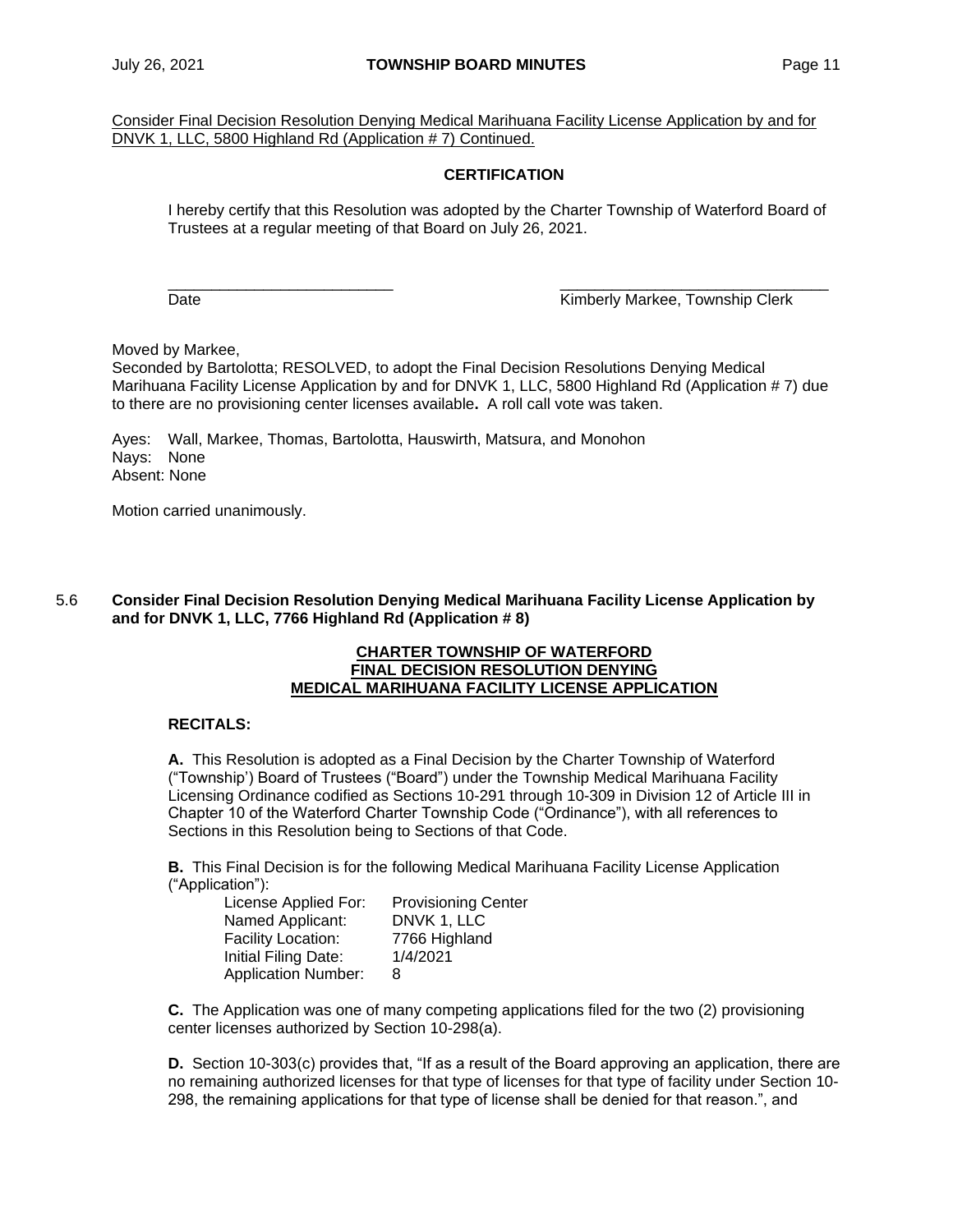Consider Final Decision Resolution Denying Medical Marihuana Facility License Application by and for DNVK 1, LLC, 7766 Highland Rd (Application # 8) Continued.

Section 10-303(d)(3) provides that an application shall be denied if the type of facility license applied for is not available as a result of prior Township Board unexpired approvals.

**E.** Based on motions passed on June 28, 2021, on July 12, 2021, the Board adopted Final Decision Resolutions Conditionally Approving two (2) of the competing applications for the available provisioning center licenses, prior to which the Named Applicants on those competing applications had accepted the Township's approval conditions.

**F.** A copy of this Final Decision Resolution was emailed by the Township Clerk to the Named Applicant's representative with Notice it would be considered for adoption by the Board at its July 26, 2021, 6:00 PM meeting.

**G.** At its meeting on July 26, 2021, the Board approved a motion to adopt this Resolution as its written Final Decision on the Application.

**IT IS THEREFORE RESOLVED** that as required by Sections 10-303(c) and 10-303(d)(3), the Application is denied because there are no remaining authorized provisioning center licenses.

**IT IS FURTHER RESOLVED** that if the Ordinance is amended in the future to authorize one (1) or more additional provisioning center licenses, this denial shall not apply to or prevent an application by the Named Applicant for such a license as provided in the Ordinance as amended.

**IT IS FURTHER RESOLVED** that after certifying the adoption of this Final Decision Resolution, the Township Clerk shall email a copy to the Named Applicant's representative as provided in Section 10-303(f).

# **CERTIFICATION**

I hereby certify that this Resolution was adopted by the Charter Township of Waterford Board of Trustees at a regular meeting of that Board on July 26, 2021.

 $\frac{\partial}{\partial x_i}$  , and the set of the set of the set of the set of the set of the set of the set of the set of the set of the set of the set of the set of the set of the set of the set of the set of the set of the set of the Date Kimberly Markee, Township Clerk

Moved by Bartolotta,

Seconded by Markee; RESOLVED, to adopt the Final Decision Resolutions Denying Medical Marihuana Facility License Application by and for DNVK 1, LLC, 7766 Highland Rd (Application # 8) due to there are no provisioning center licenses available**.** A roll call vote was taken.

Ayes: Wall, Markee, Thomas, Bartolotta, Hauswirth, Matsura, and Monohon Nays: None Absent: None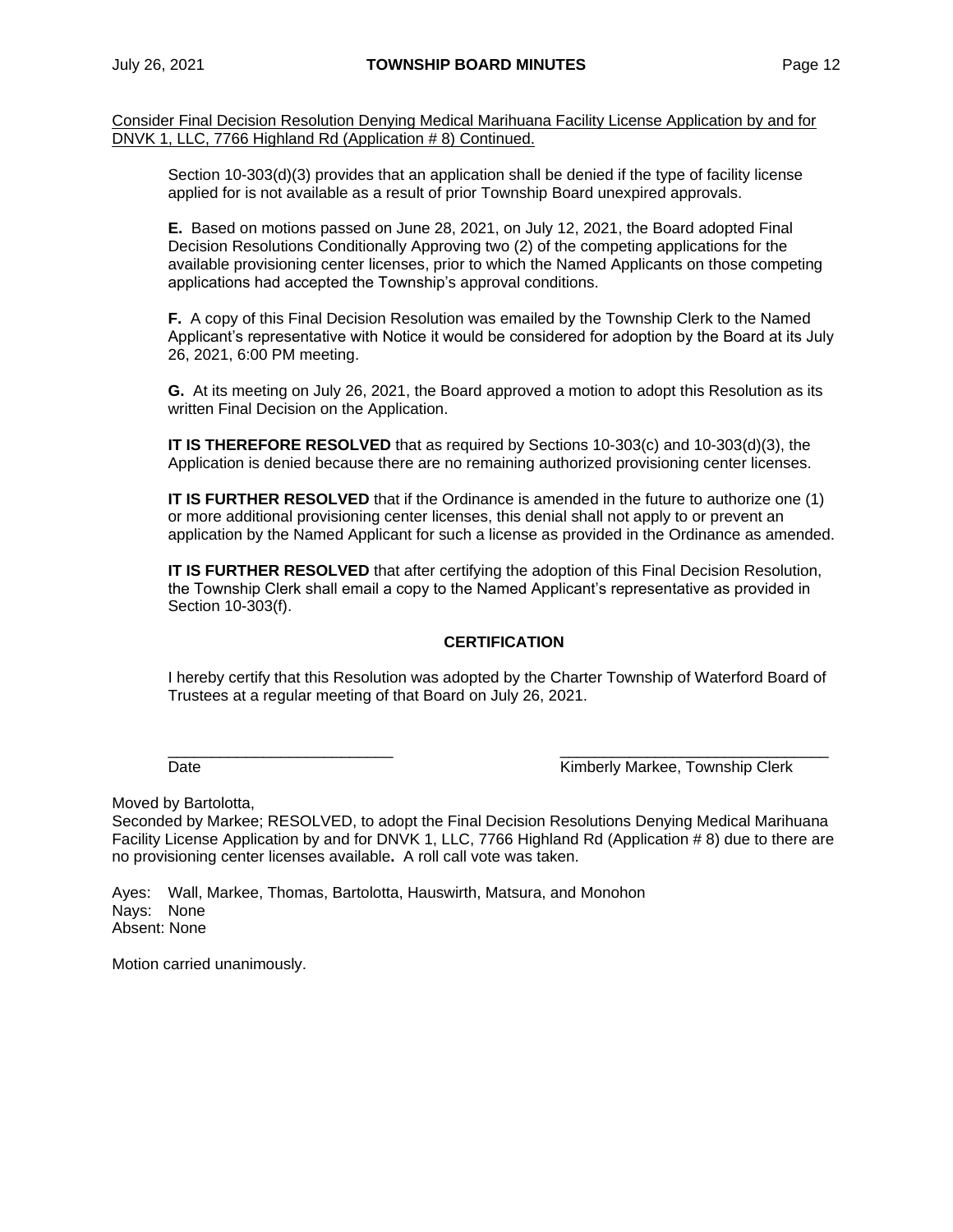5.7 **Consider Final Decision Resolution Denying Medical Marihuana Facility License Application by and for D&R Investment Group, LLC, 4641 Highland Road (Application # 9)**

#### **CHARTER TOWNSHIP OF WATERFORD FINAL DECISION RESOLUTION DENYING MEDICAL MARIHUANA FACILITY LICENSE APPLICATION**

### **RECITALS:**

**A.** This Resolution is adopted as a Final Decision by the Charter Township of Waterford ("Township') Board of Trustees ("Board") under the Township Medical Marihuana Facility Licensing Ordinance codified as Sections 10-291 through 10-309 in Division 12 of Article III in Chapter 10 of the Waterford Charter Township Code ("Ordinance"), with all references to Sections in this Resolution being to Sections of that Code.

**B.** This Final Decision is for the following Medical Marihuana Facility License Application ("Application"):

| License Applied For:      | <b>Provisioning Center</b>  |
|---------------------------|-----------------------------|
| Named Applicant:          | D & R Investment Group, LLC |
| Facility Location:        | 4641 Highland               |
| Initial Filing Date:      | 1/4/2021                    |
| <b>Application Number</b> | 9                           |

**C.** The Application was one of many competing applications filed for the two (2) provisioning center licenses authorized by Section 10-298(a).

**D.** Section 10-303(c) provides that, "If as a result of the Board approving an application, there are no remaining authorized licenses for that type of licenses for that type of facility under Section 10- 298, the remaining applications for that type of license shall be denied for that reason.", and Section 10-303(d)(3) provides that an application shall be denied if the type of facility license applied for is not available as a result of prior Township Board unexpired approvals.

**E.** Based on motions passed on June 28, 2021, on July 12, 2021, the Board adopted Final Decision Resolutions Conditionally Approving two (2) of the competing applications for the available provisioning center licenses, prior to which the Named Applicants on those competing applications had accepted the Township's approval conditions.

**F.** A copy of this Final Decision Resolution was emailed by the Township Clerk to the Named Applicant's representative with Notice it would be considered for adoption by the Board at its July 26, 2021, 6:00 PM meeting.

**G.** At its meeting on July 26, 2021, the Board approved a motion to adopt this Resolution as its written Final Decision on the Application.

**IT IS THEREFORE RESOLVED** that as required by Sections 10-303(c) and 10-303(d)(3), the Application is denied because there are no remaining authorized provisioning center licenses.

**IT IS FURTHER RESOLVED** that if the Ordinance is amended in the future to authorize one (1) or more additional provisioning center licenses, this denial shall not apply to or prevent an application by the Named Applicant for such a license as provided in the Ordinance as amended.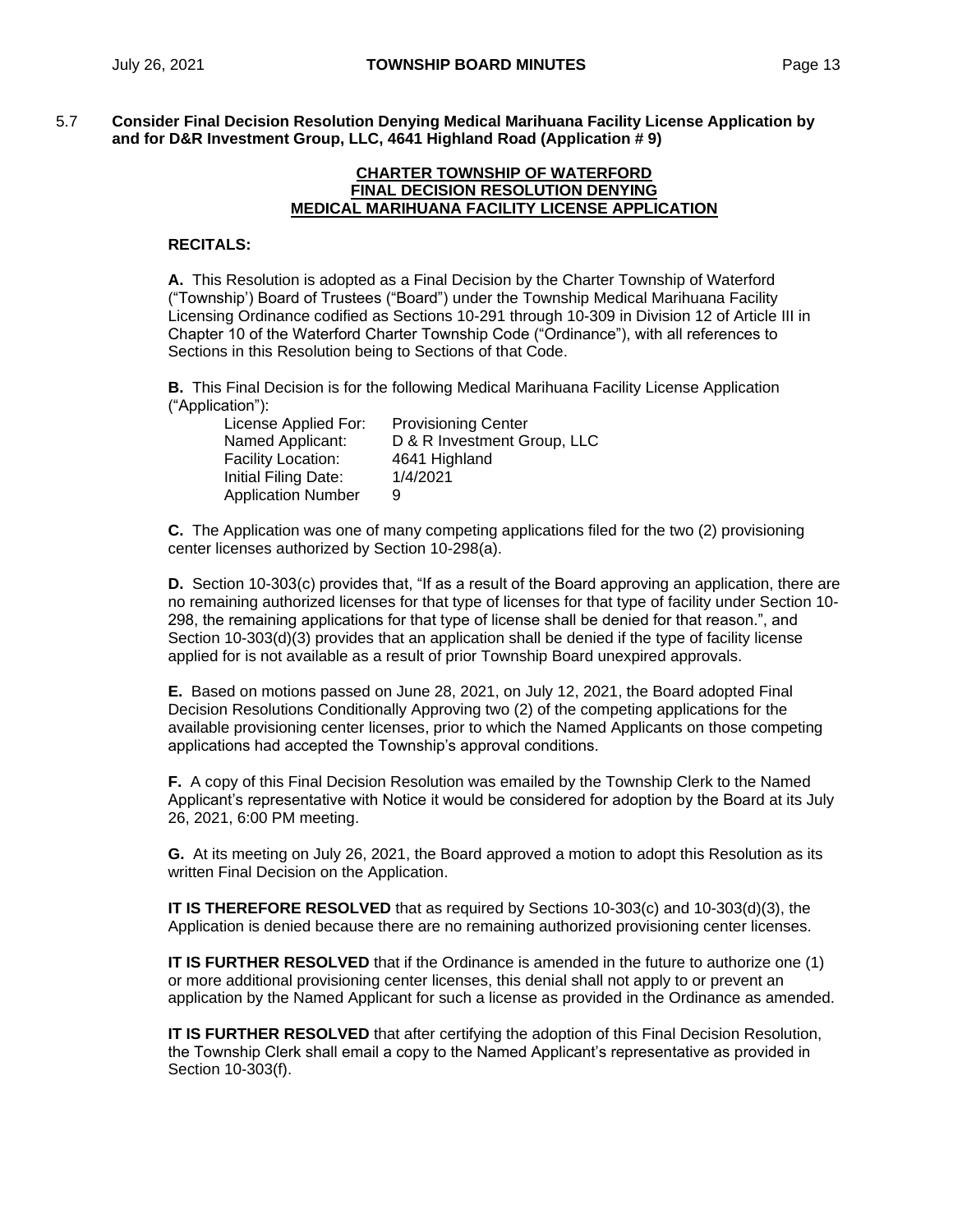Consider Final Decision Resolution Denying Medical Marihuana Facility License Application by and for D&R Investment Group, LLC, 4641 Highland Road (Application # 9) Continued.

## **CERTIFICATION**

I hereby certify that this Resolution was adopted by the Charter Township of Waterford Board of Trustees at a regular meeting of that Board on July 26, 2021.

\_\_\_\_\_\_\_\_\_\_\_\_\_\_\_\_\_\_\_\_\_\_\_\_\_\_ \_\_\_\_\_\_\_\_\_\_\_\_\_\_\_\_\_\_\_\_\_\_\_\_\_\_\_\_\_\_\_

Date **Contract Contract Contract Contract Contract Contract Contract Contract Contract Contract Contract Contract Contract Contract Contract Contract Contract Contract Contract Contract Contract Contract Contract Contract** 

Moved by Bartolotta,

Seconded by Thomas; RESOLVED, to adopt the Final Decision Resolutions Denying Medical Marihuana Facility License Application by and for D&R Investment Group, LLC, 4641 Highland Road Dixie (Application # 9) due to no provisioning center licenses available. A roll call vote was taken.

Ayes: Wall, Markee, Thomas, Bartolotta, Hauswirth, Matsura, and Monohon Nays: None Absent: None

Motion carried unanimously.

5.8 Consider Final Decision Resolution Denying Medical Marihuana Facility License Application by and for Golden Rockies, Inc., 5770 & 5806 Dixie (Application # 11)

#### **CHARTER TOWNSHIP OF WATERFORD FINAL DECISION RESOLUTION DENYING MEDICAL MARIHUANA FACILITY LICENSE APPLICATION**

### **RECITALS:**

**A.** This Resolution is adopted as a Final Decision by the Charter Township of Waterford ("Township') Board of Trustees ("Board") under the Township Medical Marihuana Facility Licensing Ordinance codified as Sections 10-291 through 10-309 in Division 12 of Article III in Chapter 10 of the Waterford Charter Township Code ("Ordinance"), with all references to Sections in this Resolution being to Sections of that Code.

**B.** This Final Decision is for the following Medical Marihuana Facility License Application ("Application"):

| License Applied For:      | <b>Provisioning Center</b> |
|---------------------------|----------------------------|
| Named Applicant:          | Golden Rockies, Inc.       |
| Facility Location:        | 5770 & 5806 Dixie          |
| Initial Filing Date:      | 1/4/2021                   |
| <b>Application Number</b> | 11                         |

**C.** The Application was one of many competing applications filed for the two (2) provisioning center licenses authorized by Section 10-298(a).

**D.** Section 10-303(c) provides that, "If as a result of the Board approving an application, there are no remaining authorized licenses for that type of licenses for that type of facility under Section 10- 298, the remaining applications for that type of license shall be denied for that reason.", and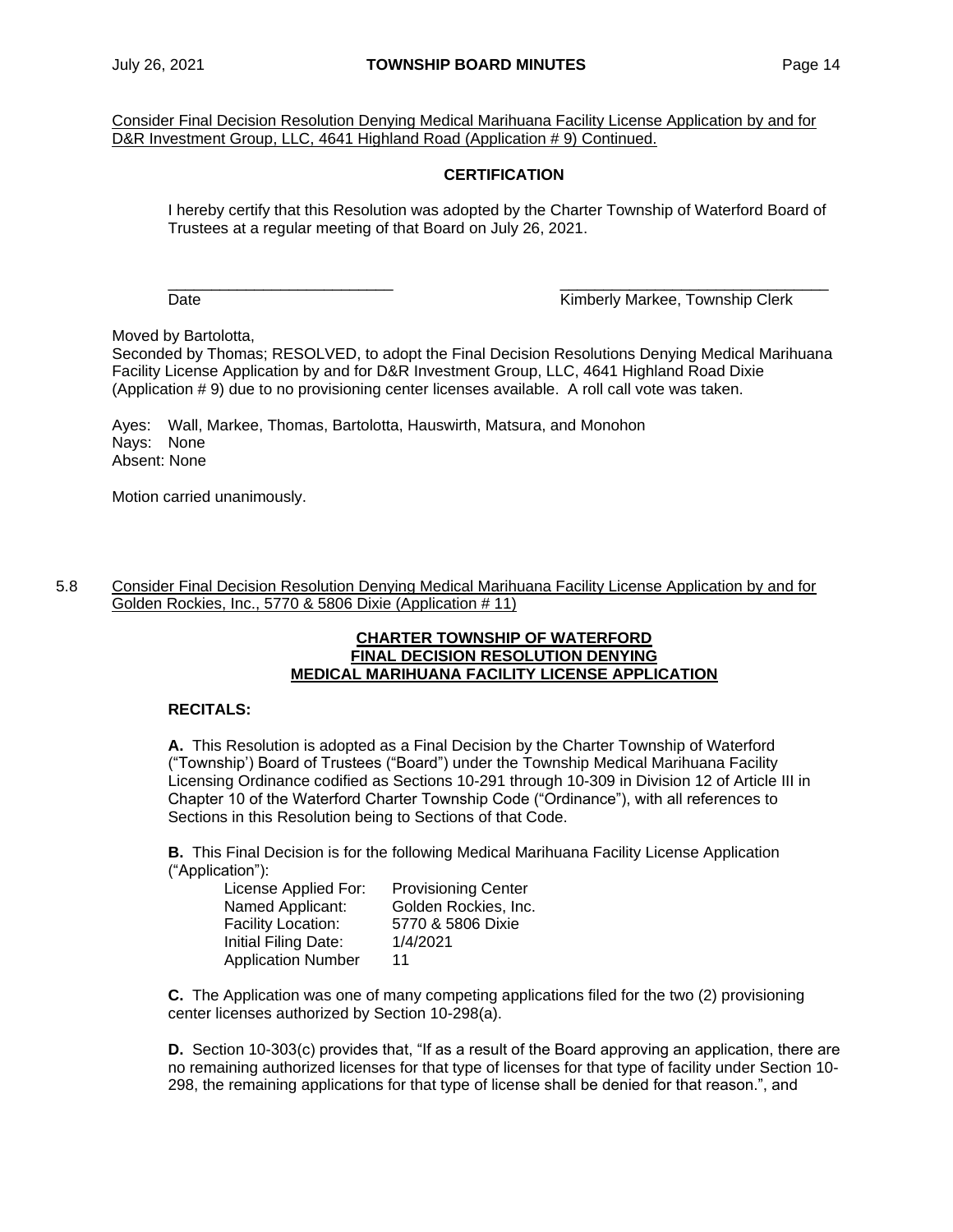Consider Final Decision Resolution Denying Medical Marihuana Facility License Application by and for Golden Rockies, Inc., 5770 & 5806 Dixie (Application # 11) Continued.

Section 10-303(d)(3) provides that an application shall be denied if the type of facility license applied for is not available as a result of prior Township Board unexpired approvals.

**E.** Based on motions passed on June 28, 2021, on July 12, 2021, the Board adopted Final Decision Resolutions Conditionally Approving two (2) of the competing applications for the available provisioning center licenses, prior to which the Named Applicants on those competing applications had accepted the Township's approval conditions.

**F.** A copy of this Final Decision Resolution was emailed by the Township Clerk to the Named Applicant's representative with Notice it would be considered for adoption by the Board at its July 26, 2021, 6:00 PM meeting.

**G.** At its meeting on July 26, 2021, the Board approved a motion to adopt this Resolution as its written Final Decision on the Application.

**IT IS THEREFORE RESOLVED** that as required by Sections 10-303(c) and 10-303(d)(3), the Application is denied because there are no remaining authorized provisioning center licenses.

**IT IS FURTHER RESOLVED** that if the Ordinance is amended in the future to authorize one (1) or more additional provisioning center licenses, this denial shall not apply to or prevent an application by the Named Applicant for such a license as provided in the Ordinance as amended.

**IT IS FURTHER RESOLVED** that after certifying the adoption of this Final Decision Resolution, the Township Clerk shall email a copy to the Named Applicant's representative as provided in Section 10-303(f).

# **CERTIFICATION**

I hereby certify that this Resolution was adopted by the Charter Township of Waterford Board of Trustees at a regular meeting of that Board on July 26, 2021.

 $\frac{\partial}{\partial x_i}$  , and the set of the set of the set of the set of the set of the set of the set of the set of the set of the set of the set of the set of the set of the set of the set of the set of the set of the set of the

Date **Communist Clerk** Kimberly Markee, Township Clerk

Moved by Markee,

Seconded by Bartolotta; RESOLVED, to adopt the Final Decision Resolutions Denying Medical Marihuana Facility License Application by and for Golden Rockies, Inc., 5770 & 5806 Dixie (Application # 11) due to no provisioning center licenses available**.** A roll call vote was taken.

Ayes: Wall, Markee, Thomas, Bartolotta, Hauswirth, Matsura, and Monohon Nays: None Absent: None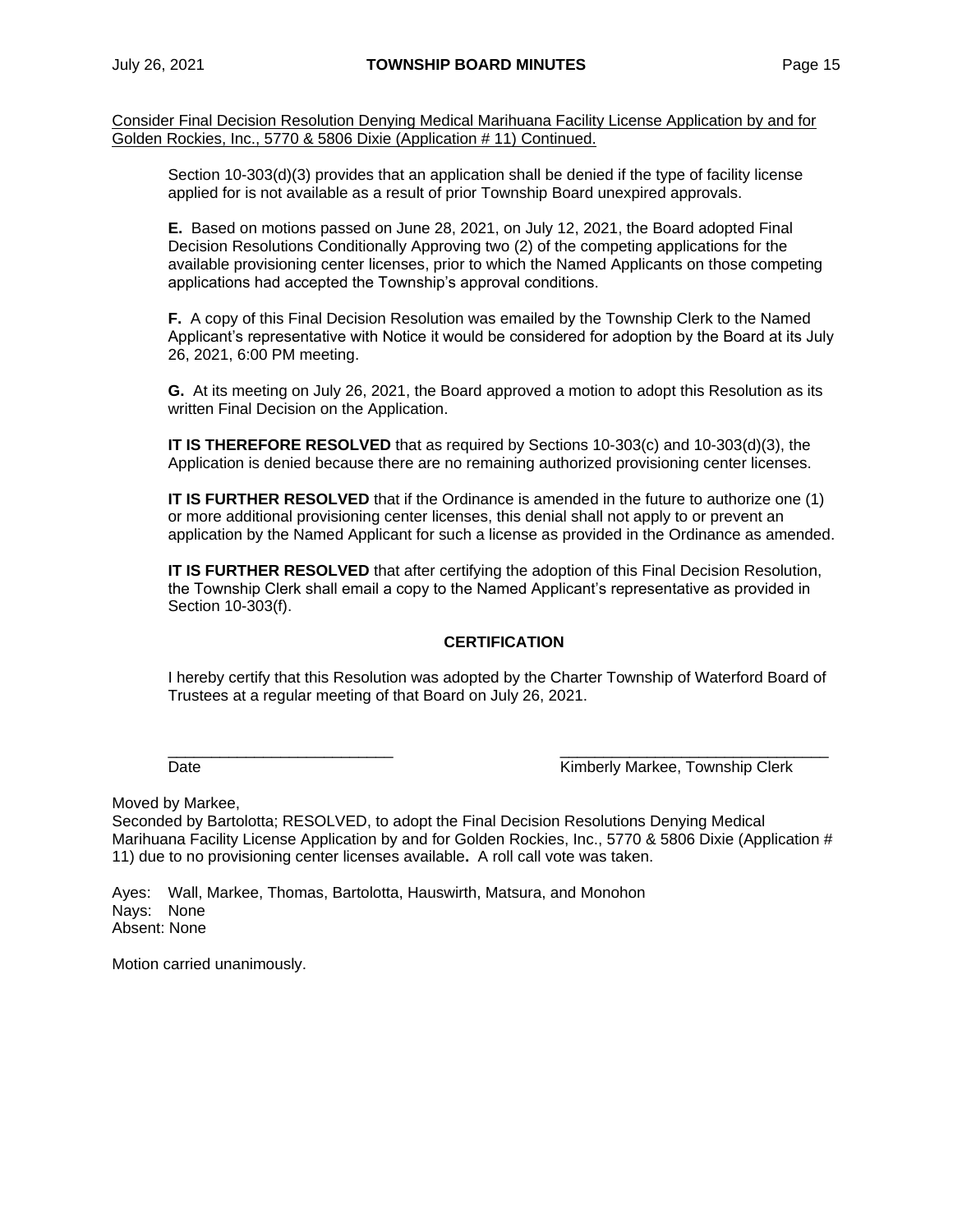5.9 **Consider Final Decision Resolution Denying Medical Marihuana Facility License Application by and for Attitude Wellness, LLC, 3455 Highland Road (Application # 12)**

#### **CHARTER TOWNSHIP OF WATERFORD FINAL DECISION RESOLUTION DENYING MEDICAL MARIHUANA FACILITY LICENSE APPLICATION**

#### **RECITALS:**

**A.** This Resolution is adopted as a Final Decision by the Charter Township of Waterford ("Township') Board of Trustees ("Board") under the Township Medical Marihuana Facility Licensing Ordinance codified as Sections 10-291 through 10-309 in Division 12 of Article III in Chapter 10 of the Waterford Charter Township Code ("Ordinance"), with all references to Sections in this Resolution being to Sections of that Code.

**B.** This Final Decision is for the following Medical Marihuana Facility License Application ("Application"):

| License Applied For:      | <b>Provisioning Center</b> |
|---------------------------|----------------------------|
| Named Applicant:          | Attitude Wellness, LLC     |
| Facility Location:        | 3455 Highland              |
| Initial Filing Date:      | 1/4/2021                   |
| <b>Application Number</b> | 12                         |

**C.** The Application was one of many competing applications filed for the two (2) provisioning center licenses authorized by Section 10-298(a).

**D.** Section 10-303(c) provides that, "If as a result of the Board approving an application, there are no remaining authorized licenses for that type of licenses for that type of facility under Section 10- 298, the remaining applications for that type of license shall be denied for that reason.", and Section 10-303(d)(3) provides that an application shall be denied if the type of facility license applied for is not available as a result of prior Township Board unexpired approvals.

**E.** Based on motions passed on June 28, 2021, on July 12, 2021, the Board adopted Final Decision Resolutions Conditionally Approving two (2) of the competing applications for the available provisioning center licenses, prior to which the Named Applicants on those competing applications had accepted the Township's approval conditions.

**F.** A copy of this Final Decision Resolution was emailed by the Township Clerk to the Named Applicant's representative with Notice it would be considered for adoption by the Board at its July 26, 2021, 6:00 PM meeting.

**G.** At its meeting on July 26, 2021, the Board approved a motion to adopt this Resolution as its written Final Decision on the Application.

**IT IS THEREFORE RESOLVED** that as required by Sections 10-303(c) and 10-303(d)(3), the Application is denied because there are no remaining authorized provisioning center licenses.

**IT IS FURTHER RESOLVED** that if the Ordinance is amended in the future to authorize one (1) or more additional provisioning center licenses, this denial shall not apply to or prevent an application by the Named Applicant for such a license as provided in the Ordinance as amended.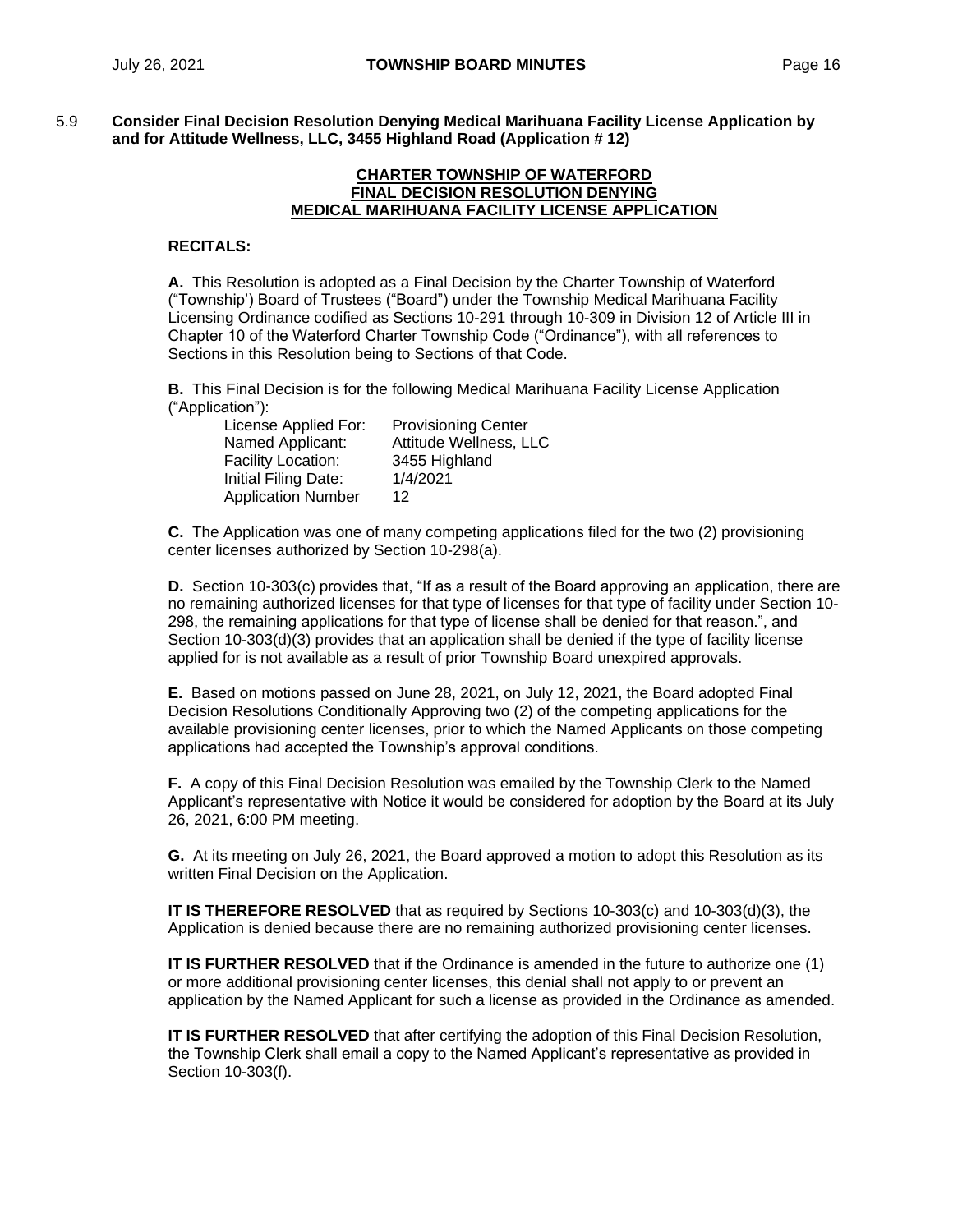Consider Final Decision Resolution Denying Medical Marihuana Facility License Application by and for Attitude Wellness, LLC, 3455 Highland Road (Application # 12) Continued.

## **CERTIFICATION**

I hereby certify that this Resolution was adopted by the Charter Township of Waterford Board of Trustees at a regular meeting of that Board on July 26, 2021.

\_\_\_\_\_\_\_\_\_\_\_\_\_\_\_\_\_\_\_\_\_\_\_\_\_\_ \_\_\_\_\_\_\_\_\_\_\_\_\_\_\_\_\_\_\_\_\_\_\_\_\_\_\_\_\_\_\_

Date **Contract Contract Contract Contract Contract Contract Contract Contract Contract Contract Contract Contract Contract Contract Contract Contract Contract Contract Contract Contract Contract Contract Contract Contract** 

Moved by Bartolotta,

Seconded by Thomas; RESOLVED, to adopt the Final Decision Resolutions Denying Medical Marihuana Facility License Application by and for Attitude Wellness, LLC, 3455 Highland Road (Application # 12) due to no provisioning center licenses available**.** A roll call vote was taken.

Ayes: Wall, Markee, Thomas, Bartolotta, Hauswirth, Matsura, and Monohon Nays: None Absent: None

Motion carried unanimously.

5.10 **Consider Final Decision Resolution Denying Medical Marihuana Facility License Application by and for Michigan Community Collective, LLC, 205 N. Telegraph Rd (Application # 15)**

#### **CHARTER TOWNSHIP OF WATERFORD FINAL DECISION RESOLUTION DENYING MEDICAL MARIHUANA FACILITY LICENSE APPLICATION**

### **RECITALS:**

**A.** This Resolution is adopted as a Final Decision by the Charter Township of Waterford ("Township') Board of Trustees ("Board") under the Township Medical Marihuana Facility Licensing Ordinance codified as Sections 10-291 through 10-309 in Division 12 of Article III in Chapter 10 of the Waterford Charter Township Code ("Ordinance"), with all references to Sections in this Resolution being to Sections of that Code.

**B.** This Final Decision is for the following Medical Marihuana Facility License Application ("Application"):

| License Applied For:       | <b>Provisioning Center</b>         |
|----------------------------|------------------------------------|
| Named Applicant:           | Michigan Community Collective, LLC |
| <b>Facility Location:</b>  | 205 N. Telegraph                   |
| Initial Filing Date:       | 1/4/2021                           |
| <b>Application Number:</b> | 15                                 |

**C.** The Application was one of many competing applications filed for the two (2) provisioning center licenses authorized by Section 10-298(a).

**D.** Section 10-303(c) provides that, "If as a result of the Board approving an application, there are no remaining authorized licenses for that type of licenses for that type of facility under Section 10- 298, the remaining applications for that type of license shall be denied for that reason.", and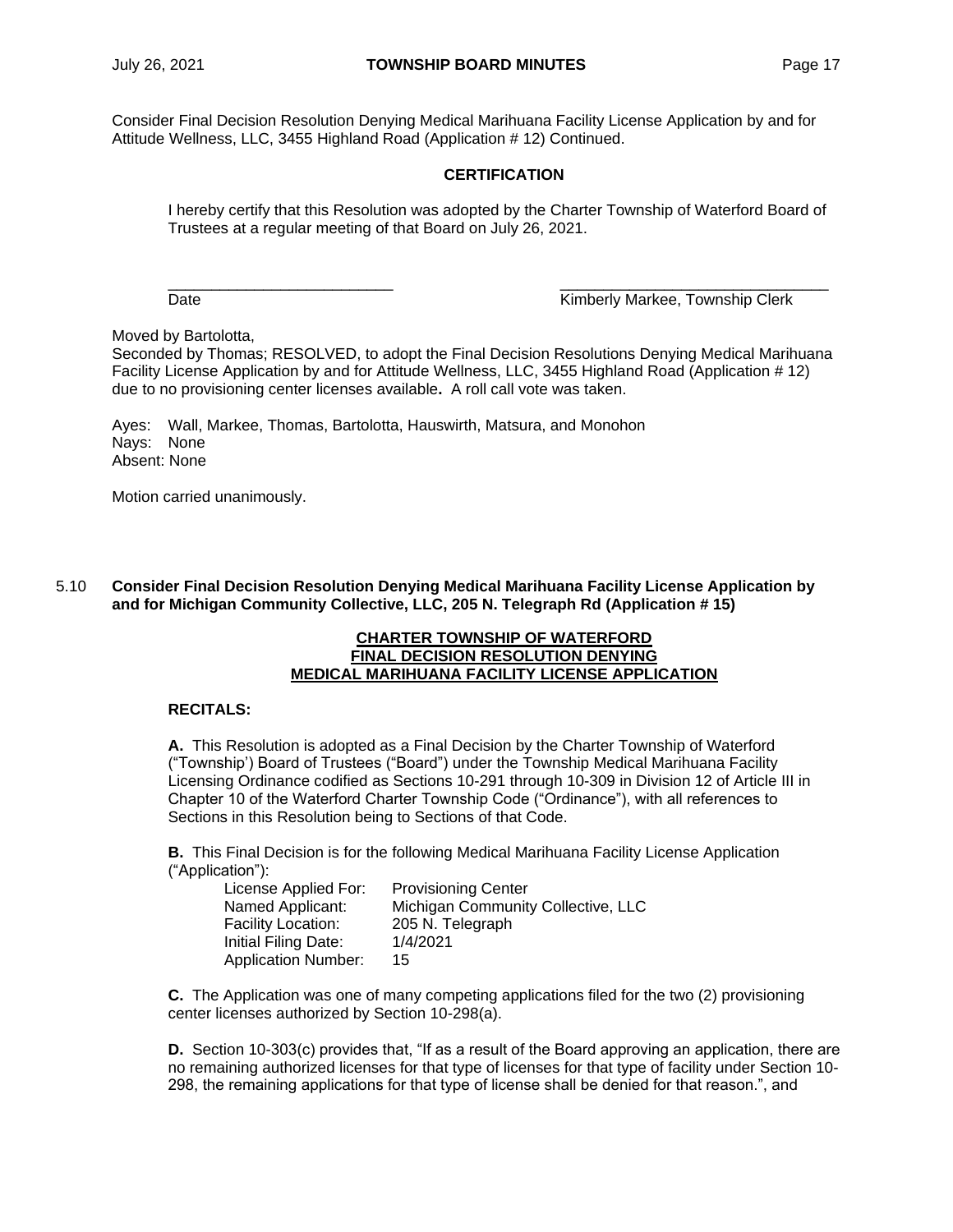Consider Final Decision Resolution Denying Medical Marihuana Facility License Application by and for Michigan Community Collective, LLC, 205 N. Telegraph Rd (Application # 15) Continued.

Section 10-303(d)(3) provides that an application shall be denied if the type of facility license applied for is not available as a result of prior Township Board unexpired approvals.

**E.** Based on motions passed on June 28, 2021, on July 12, 2021, the Board adopted Final Decision Resolutions Conditionally Approving two (2) of the competing applications for the available provisioning center licenses, prior to which the Named Applicants on those competing applications had accepted the Township's approval conditions.

**F.** A copy of this Final Decision Resolution was emailed by the Township Clerk to the Named Applicant's representative with Notice it would be considered for adoption by the Board at its July 26, 2021, 6:00 PM meeting.

**G.** At its meeting on July 26, 2021, the Board approved a motion to adopt this Resolution as its written Final Decision on the Application.

**IT IS THEREFORE RESOLVED** that as required by Sections 10-303(c) and 10-303(d)(3), the Application is denied because there are no remaining authorized provisioning center licenses.

**IT IS FURTHER RESOLVED** that if the Ordinance is amended in the future to authorize one (1) or more additional provisioning center licenses, this denial shall not apply to or prevent an application by the Named Applicant for such a license as provided in the Ordinance as amended.

**IT IS FURTHER RESOLVED** that after certifying the adoption of this Final Decision Resolution, the Township Clerk shall email a copy to the Named Applicant's representative as provided in Section 10-303(f).

# **CERTIFICATION**

I hereby certify that this Resolution was adopted by the Charter Township of Waterford Board of Trustees at a regular meeting of that Board on July 26, 2021.

\_\_\_\_\_\_\_\_\_\_\_\_\_\_\_\_\_\_\_\_\_\_\_\_\_\_ \_\_\_\_\_\_\_\_\_\_\_\_\_\_\_\_\_\_\_\_\_\_\_\_\_\_\_\_\_\_\_

Date **Communist Clerk** Kimberly Markee, Township Clerk

Moved by Bartolotta,

Seconded by Monohon; RESOLVED, to adopt the Final Decision Resolutions Denying Medical Marihuana Facility License Application by and for Michigan Community Collective, LLC, 205 N. Telegraph Rd (Application # 15) due to no provisioning center licenses available**.** A roll call vote was taken.

Ayes: Wall, Markee, Thomas, Bartolotta, Hauswirth, Matsura, and Monohon Nays: None Absent: None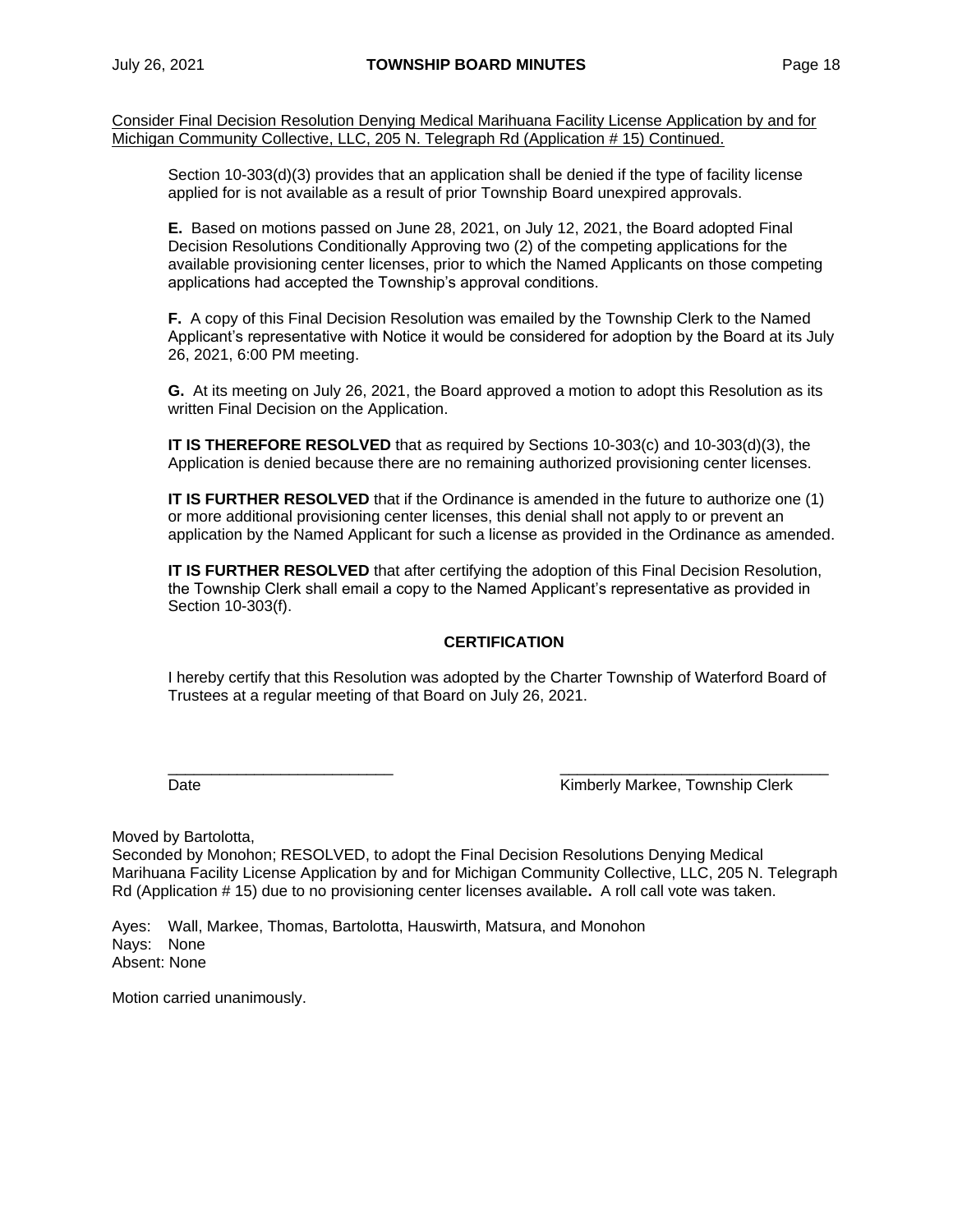5.11 **Consider Final Decision Resolution Denying Medical Marihuana Facility License Application by and for Revolution Strains, LLC, 3432 Highland Road (Application # 16)**

#### **CHARTER TOWNSHIP OF WATERFORD FINAL DECISION RESOLUTION DENYING MEDICAL MARIHUANA FACILITY LICENSE APPLICATION**

### **RECITALS:**

**A.** This Resolution is adopted as a Final Decision by the Charter Township of Waterford ("Township') Board of Trustees ("Board") under the Township Medical Marihuana Facility Licensing Ordinance codified as Sections 10-291 through 10-309 in Division 12 of Article III in Chapter 10 of the Waterford Charter Township Code ("Ordinance"), with all references to Sections in this Resolution being to Sections of that Code.

**B.** This Final Decision is for the following Medical Marihuana Facility License Application ("Application"):

| License Applied For:       | <b>Provisioning Center</b>     |
|----------------------------|--------------------------------|
| Named Applicant:           | <b>Revolution Strains, LLC</b> |
| Facility Location:         | 3432 Highland                  |
| Initial Filing Date:       | 1/4/2021                       |
| <b>Application Number:</b> | 16                             |

**C.** The Application was one of many competing applications filed for the two (2) provisioning center licenses authorized by Section 10-298(a).

**D.** Section 10-303(c) provides that, "If as a result of the Board approving an application, there are no remaining authorized licenses for that type of licenses for that type of facility under Section 10- 298, the remaining applications for that type of license shall be denied for that reason.", and Section 10-303(d)(3) provides that an application shall be denied if the type of facility license applied for is not available as a result of prior Township Board unexpired approvals.

**E.** Based on motions passed on June 28, 2021, on July 12, 2021, the Board adopted Final Decision Resolutions Conditionally Approving two (2) of the competing applications for the available provisioning center licenses, prior to which the Named Applicants on those competing applications had accepted the Township's approval conditions.

**F.** A copy of this Final Decision Resolution was emailed by the Township Clerk to the Named Applicant's representative with Notice it would be considered for adoption by the Board at its July 26, 2021, 6:00 PM meeting.

**G.** At its meeting on July 26, 2021, the Board approved a motion to adopt this Resolution as its written Final Decision on the Application.

**IT IS THEREFORE RESOLVED** that as required by Sections 10-303(c) and 10-303(d)(3), the Application is denied because there are no remaining authorized provisioning center licenses.

**IT IS FURTHER RESOLVED** that if the Ordinance is amended in the future to authorize one (1) or more additional provisioning center licenses, this denial shall not apply to or prevent an application by the Named Applicant for such a license as provided in the Ordinance as amended.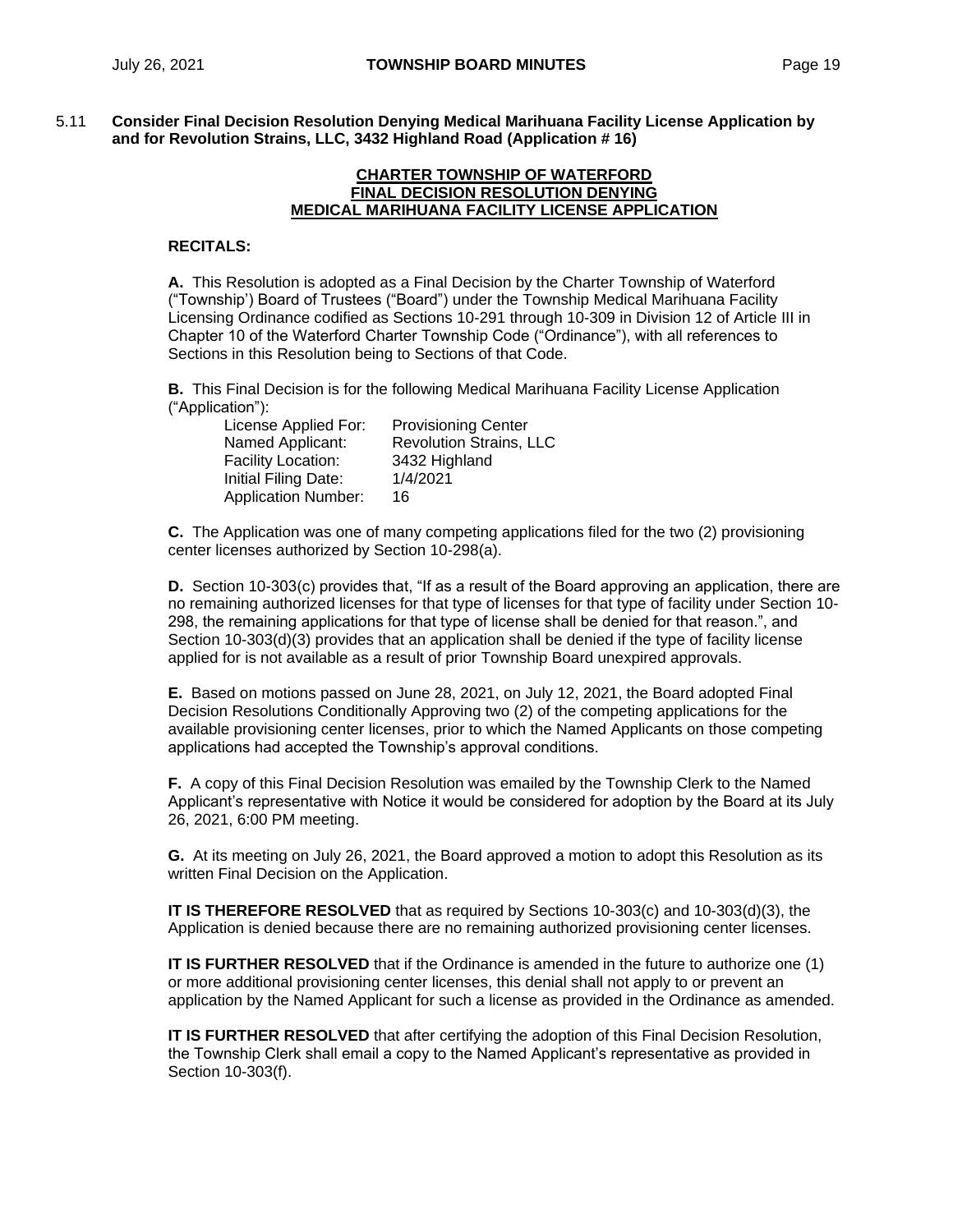Consider Final Decision Resolution Denying Medical Marihuana Facility License Application by and for Revolution Strains, LLC, 3432 Highland Road (Application # 16) Continued.

## **CERTIFICATION**

I hereby certify that this Resolution was adopted by the Charter Township of Waterford Board of Trustees at a regular meeting of that Board on July 26, 2021.

\_\_\_\_\_\_\_\_\_\_\_\_\_\_\_\_\_\_\_\_\_\_\_\_\_\_ \_\_\_\_\_\_\_\_\_\_\_\_\_\_\_\_\_\_\_\_\_\_\_\_\_\_\_\_\_\_\_ Date **Contract Contract Contract Contract Contract Contract Contract Contract Contract Contract Contract Contract Contract Contract Contract Contract Contract Contract Contract Contract Contract Contract Contract Contract** 

Moved by Markee,

Seconded by Bartolotta; RESOLVED, to adopt the Final Decision Resolutions Denying Medical Marihuana Facility License Application by and for Revolution Strains, LLC, 3432 Highland Road (Application # 16) due to no provisioning center licenses available**.** A roll call vote was taken.

Ayes: Wall, Markee, Thomas, Bartolotta, Hauswirth, Matsura, and Monohon Nays: None Absent: None

Motion carried unanimously.

5.12 **Consider Final Decision Resolution Denying Medical Marihuana Facility License Application by and for Galaxy Farms Group, LLC, 3560 Elizabeth Lake Road (Application # 18)**

#### **CHARTER TOWNSHIP OF WATERFORD FINAL DECISION RESOLUTION DENYING MEDICAL MARIHUANA FACILITY LICENSE APPLICATION**

### **RECITALS:**

**A.** This Resolution is adopted as a Final Decision by the Charter Township of Waterford ("Township') Board of Trustees ("Board") under the Township Medical Marihuana Facility Licensing Ordinance codified as Sections 10-291 through 10-309 in Division 12 of Article III in Chapter 10 of the Waterford Charter Township Code ("Ordinance"), with all references to Sections in this Resolution being to Sections of that Code.

**B.** This Final Decision is for the following Medical Marihuana Facility License Application ("Application"):

| License Applied For:       | <b>Provisioning Center</b> |
|----------------------------|----------------------------|
| Named Applicant:           | Galaxy Farms Group, LLC    |
| Facility Location:         | 3560 Elizabeth Lake Road   |
| Initial Filing Date:       | 1/4/2021                   |
| <b>Application Number:</b> | 18                         |

**C.** The Application was one of many competing applications filed for the two (2) provisioning center licenses authorized by Section 10-298(a).

**D.** Section 10-303(c) provides that, "If as a result of the Board approving an application, there are no remaining authorized licenses for that type of licenses for that type of facility under Section 10- 298, the remaining applications for that type of license shall be denied for that reason.", and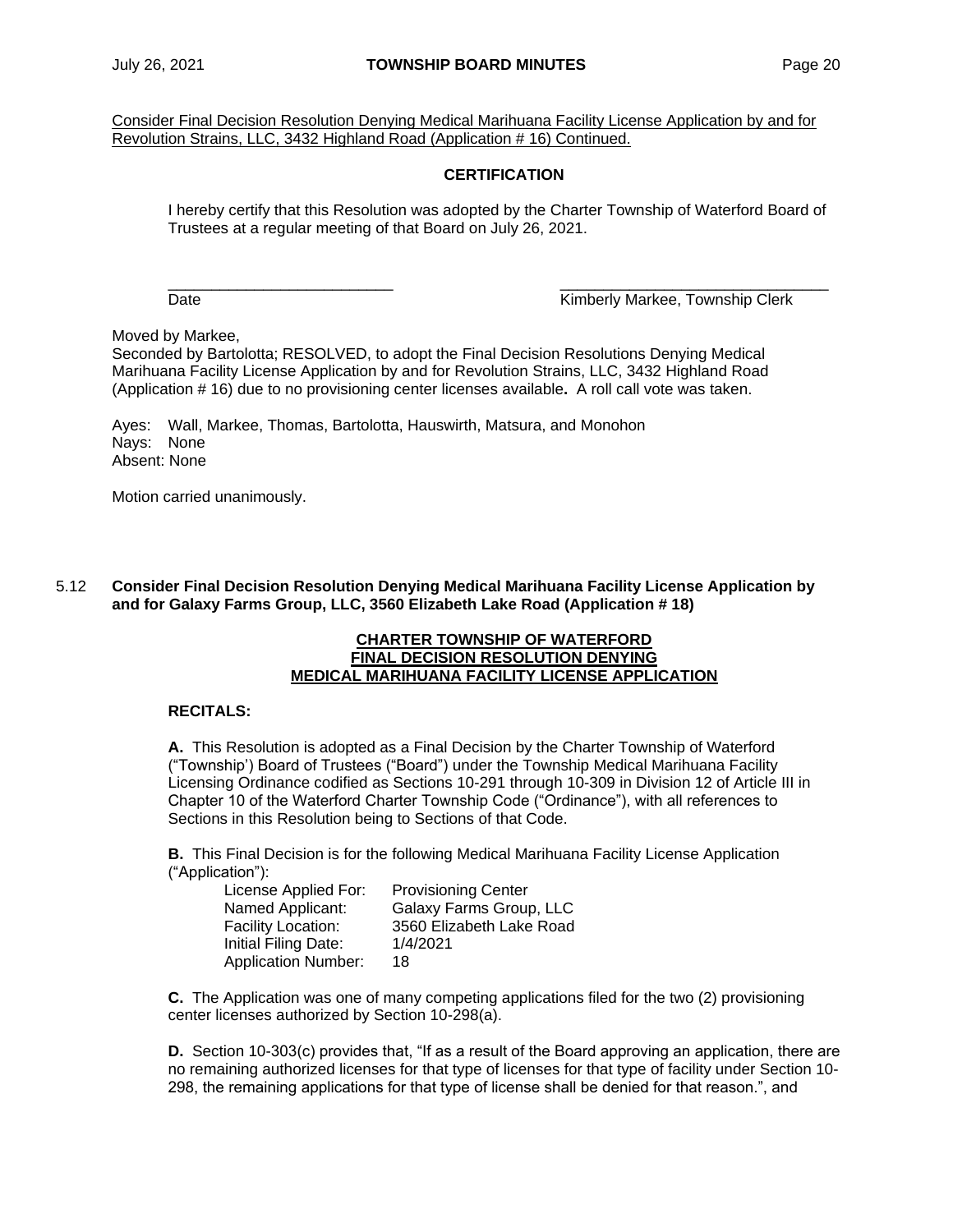Consider Final Decision Resolution Denying Medical Marihuana Facility License Application by and for Galaxy Farms Group, LLC, 3560 Elizabeth Lake Road (Application # 18) Continued.

Section 10-303(d)(3) provides that an application shall be denied if the type of facility license applied for is not available as a result of prior Township Board unexpired approvals.

**E.** Based on motions passed on June 28, 2021, on July 12, 2021, the Board adopted Final Decision Resolutions Conditionally Approving two (2) of the competing applications for the available provisioning center licenses, prior to which the Named Applicants on those competing applications had accepted the Township's approval conditions.

**F.** A copy of this Final Decision Resolution was emailed by the Township Clerk to the Named Applicant's representative with Notice it would be considered for adoption by the Board at its July 26, 2021, 6:00 PM meeting.

**G.** At its meeting on July 26, 2021, the Board approved a motion to adopt this Resolution as its written Final Decision on the Application.

**IT IS THEREFORE RESOLVED** that as required by Sections 10-303(c) and 10-303(d)(3), the Application is denied because there are no remaining authorized provisioning center licenses.

**IT IS FURTHER RESOLVED** that if the Ordinance is amended in the future to authorize one (1) or more additional provisioning center licenses, this denial shall not apply to or prevent an application by the Named Applicant for such a license as provided in the Ordinance as amended.

**IT IS FURTHER RESOLVED** that after certifying the adoption of this Final Decision Resolution, the Township Clerk shall email a copy to the Named Applicant's representative as provided in Section 10-303(f).

## **CERTIFICATION**

I hereby certify that this Resolution was adopted by the Charter Township of Waterford Board of Trustees at a regular meeting of that Board on July 26, 2021.

 $\frac{\partial}{\partial x_i}$  , and the set of the set of the set of the set of the set of the set of the set of the set of the set of the set of the set of the set of the set of the set of the set of the set of the set of the set of the Date Kimberly Markee, Township Clerk

Moved by Bartolotta,

Seconded by Markee; RESOLVED, to adopt the Final Decision Resolutions Denying Medical Marihuana Facility License Application by and for Galaxy Farms Group, LLC, 3560 Elizabeth Lake Road (Application # 18) due to no provisioning center licenses available**.** A roll call vote was taken.

Ayes: Wall, Markee, Thomas, Bartolotta, Hauswirth, Matsura, and Monohon Nays: None Absent: None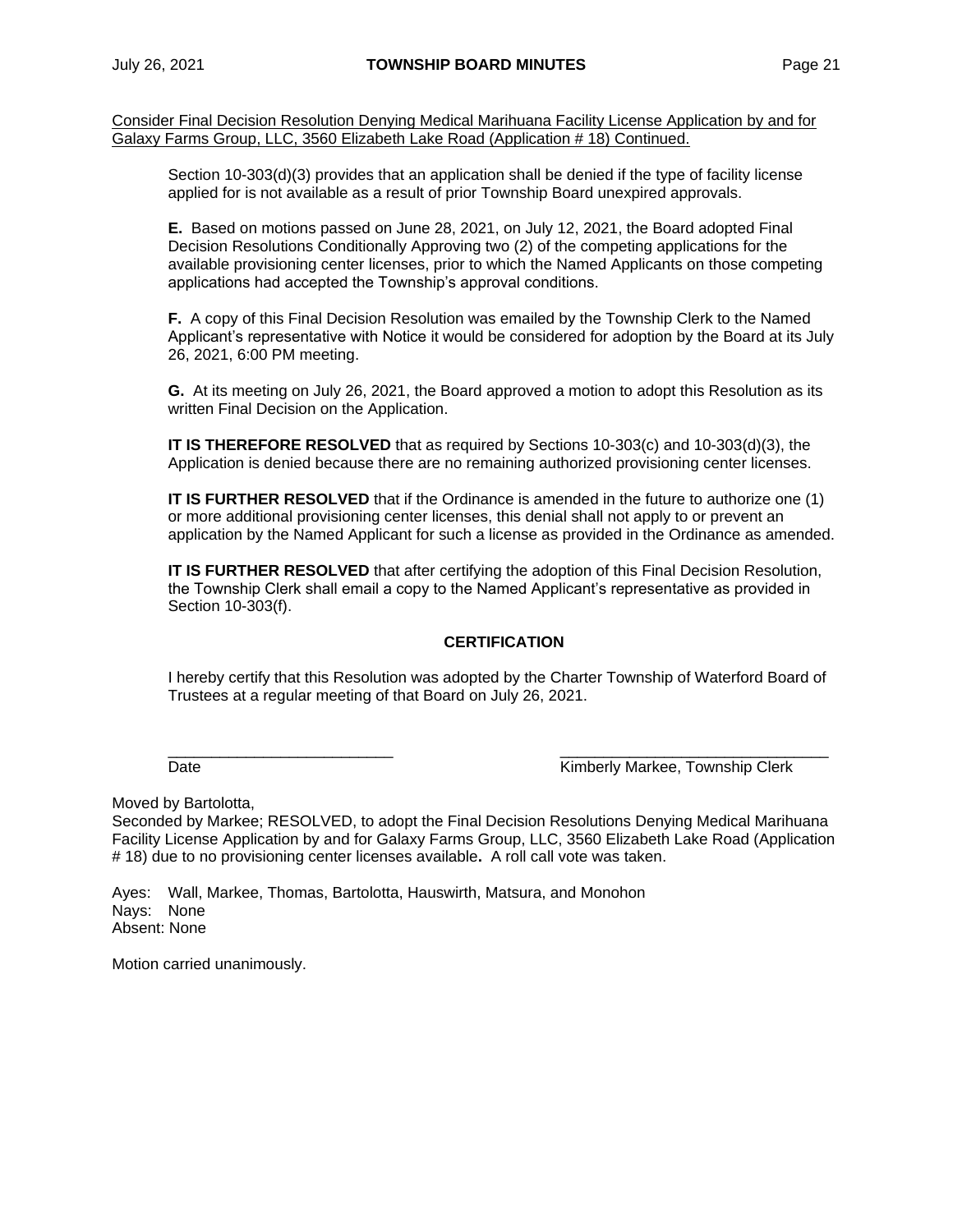5.13 **Consider Final Decision Resolution Denying Medical Marihuana Facility License Application by and for Holistic Vibes Flint, LLC, 2135 Dixie Hwy (Application # 23)**

#### **CHARTER TOWNSHIP OF WATERFORD FINAL DECISION RESOLUTION DENYING MEDICAL MARIHUANA FACILITY LICENSE APPLICATION**

#### **RECITALS:**

**A.** This Resolution is adopted as a Final Decision by the Charter Township of Waterford ("Township') Board of Trustees ("Board") under the Township Medical Marihuana Facility Licensing Ordinance codified as Sections 10-291 through 10-309 in Division 12 of Article III in Chapter 10 of the Waterford Charter Township Code ("Ordinance"), with all references to Sections in this Resolution being to Sections of that Code.

**B.** This Final Decision is for the following Medical Marihuana Facility License Application ("Application"):

| License Applied For:      | <b>Provisioning Center</b> |
|---------------------------|----------------------------|
| Named Applicant:          | Holistic Vibes Flint, LLC  |
| Facility Location:        | 2135 Dixie                 |
| Initial Filing Date:      | 2/11/2021                  |
| <b>Application Number</b> | 23                         |

**C.** The Application was one of many competing applications filed for the two (2) provisioning center licenses authorized by Section 10-298(a).

**D.** Section 10-303(c) provides that, "If as a result of the Board approving an application, there are no remaining authorized licenses for that type of licenses for that type of facility under Section 10- 298, the remaining applications for that type of license shall be denied for that reason.", and Section 10-303(d)(3) provides that an application shall be denied if the type of facility license applied for is not available as a result of prior Township Board unexpired approvals.

**E.** Based on motions passed on June 28, 2021, on July 12, 2021, the Board adopted Final Decision Resolutions Conditionally Approving two (2) of the competing applications for the available provisioning center licenses, prior to which the Named Applicants on those competing applications had accepted the Township's approval conditions.

**F.** A copy of this Final Decision Resolution was emailed by the Township Clerk to the Named Applicant's representative with Notice it would be considered for adoption by the Board at its July 26, 2021, 6:00 PM meeting.

**G.** At its meeting on July 26, 2021, the Board approved a motion to adopt this Resolution as its written Final Decision on the Application.

**IT IS THEREFORE RESOLVED** that as required by Sections 10-303(c) and 10-303(d)(3), the Application is denied because there are no remaining authorized provisioning center licenses.

**IT IS FURTHER RESOLVED** that if the Ordinance is amended in the future to authorize one (1) or more additional provisioning center licenses, this denial shall not apply to or prevent an application by the Named Applicant for such a license as provided in the Ordinance as amended.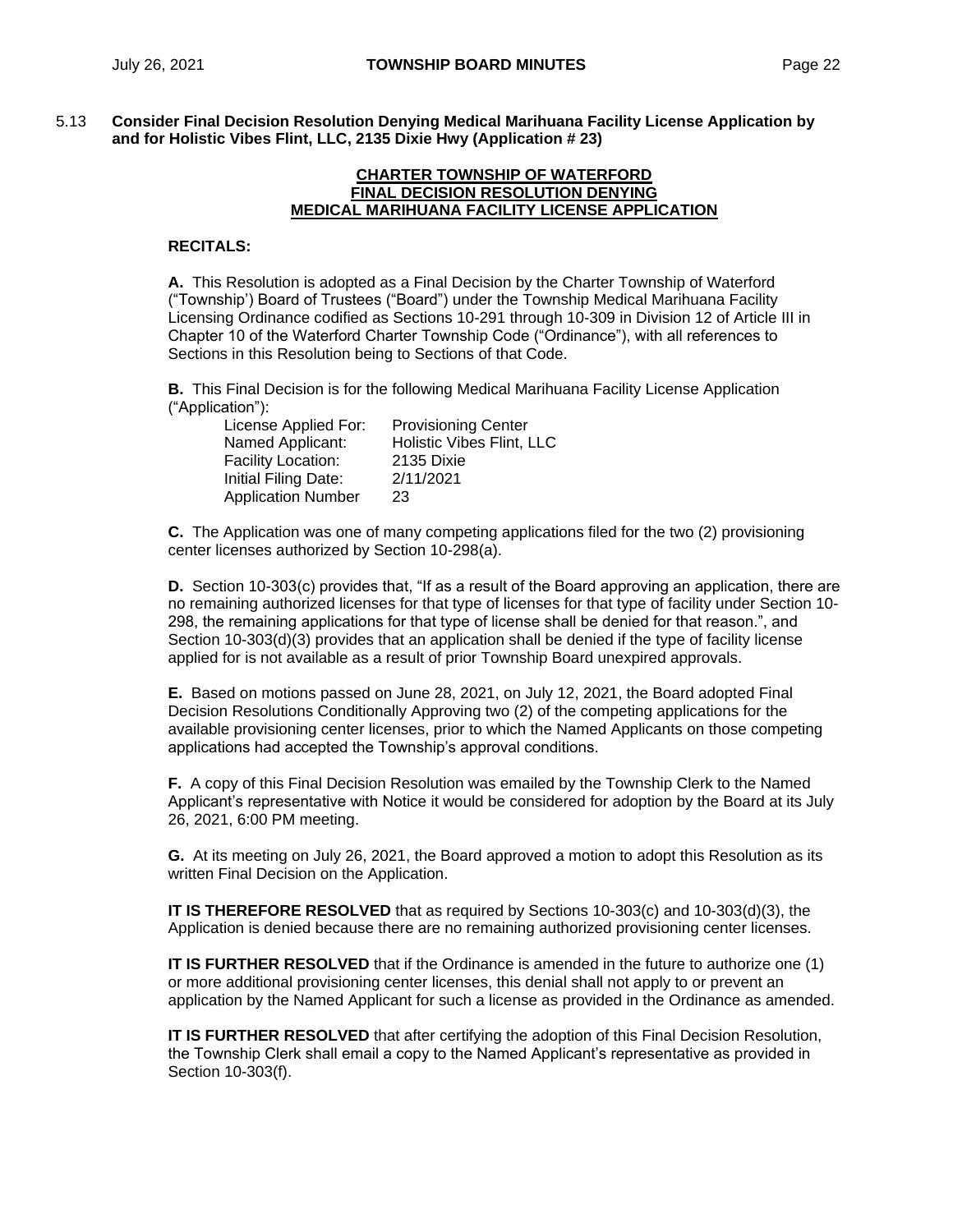Consider Final Decision Resolution Denying Medical Marihuana Facility License Application by and for Holistic Vibes Flint, LLC, 2135 Dixie Hwy (Application # 23) Continued.

## **CERTIFICATION**

I hereby certify that this Resolution was adopted by the Charter Township of Waterford Board of Trustees at a regular meeting of that Board on July 26, 2021.

 $\frac{\partial}{\partial x_i}$  , and the set of the set of the set of the set of the set of the set of the set of the set of the set of the set of the set of the set of the set of the set of the set of the set of the set of the set of the

Date **Contract Contract Contract Contract Contract Contract Contract Contract Contract Contract Contract Contract Contract Contract Contract Contract Contract Contract Contract Contract Contract Contract Contract Contract** 

Mr. Michael Ajami addressed the Board of Trustees.

Moved by Markee,

Seconded by Bartolotta; RESOLVED, to adopt the Final Decision Resolutions Denying Medical Marihuana Facility License Application by and for Holistic Vibes Flint, LLC, 2135 Dixie Hwy (Application #23) due to no provisioning center licenses available.A roll call vote was taken.

Ayes: Wall, Markee, Thomas, Bartolotta, Hauswirth, Matsura, and Monohon Nays: None Absent: None

Motion carried unanimously.

### **6. New Business**

### 6.1 **Request from the Elks Club to Waive Development Services Fees**

The following memo was received from Rob Merinsky, Development Services Director.

Recently, the Pontiac/Waterford Elks Lodge 810 obtained special approval and conditional site plan approval from the Planning Commission to permit an institutional facility (private club) in the c-3 zoning district located at 3650 Dixie Highway. Shortly after, staff received the enclosed request from the applicant to waive the assessed *Special Approval fee (\$1,000.00)* and the *Site Plan Review Fee (\$1,250.00)* for this case.

Initially, I had a hard time making a written finding justifying waiving these fees solely *"Due to the nature of our "Charitable" activities…"* provided in the initial request letter. In response, the Elks Lodge provided a specific list of charitable endeavors that there lodge has undertaken recently along with verification that the lodge is registered as a non-profit organization with the State of Michigan (see attached).

With this detailed information in hand, I no longer have an objection with their request moving forward. However, given the amount of relief they are seeking, it seems appropriate the Board weigh in on rather or not their charitable history and non-profit status is sufficient to warrant such consideration.

If you have any questions regarding these matters before the July 26, 2021 meeting, please contact me at (248) 674-6247.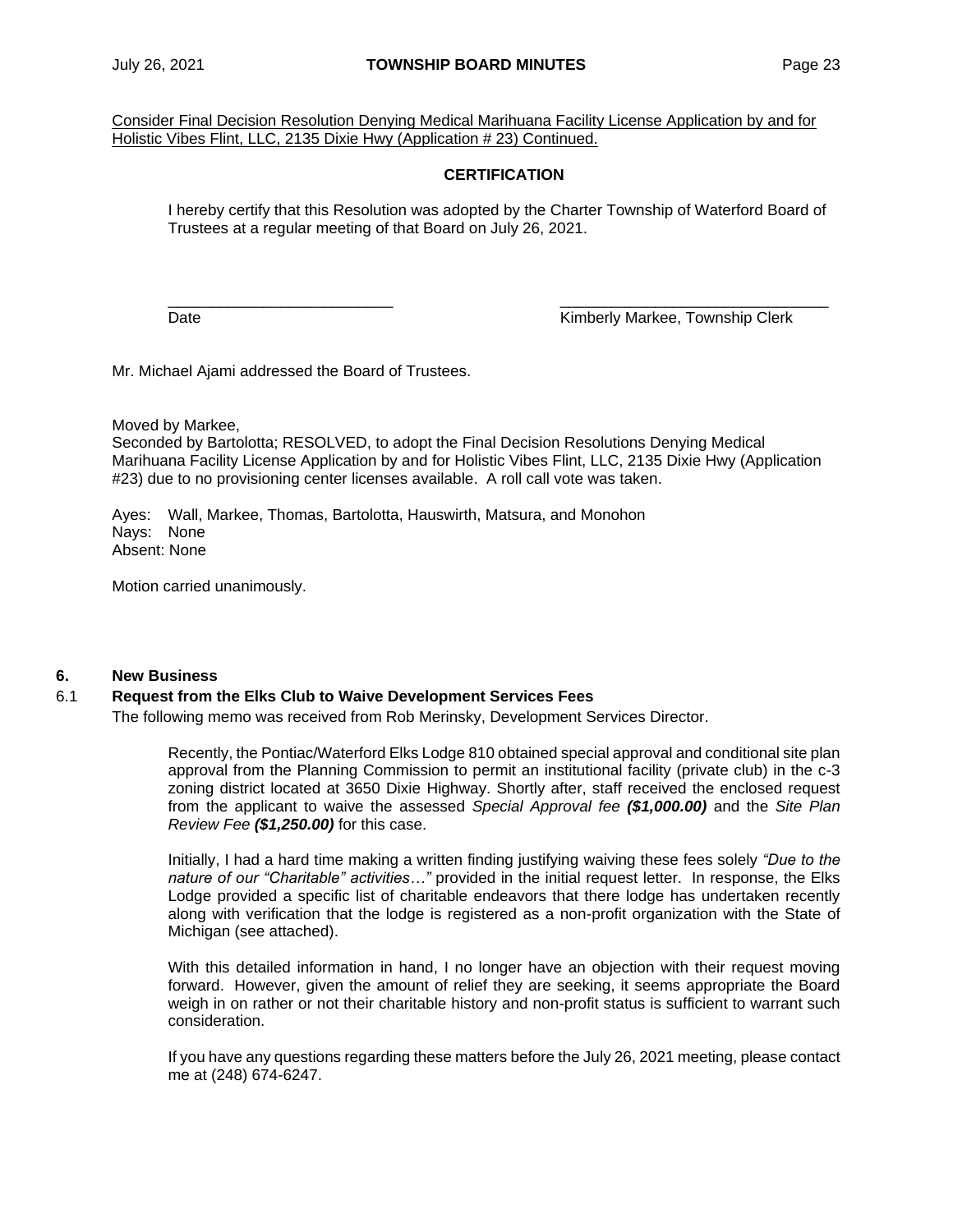Request from the Elks Club to Waive Development Services Fees Continued.

Mr. Michael Lowe spoke on behalf of the Pontiac/Waterford Elks Club.

Trustee Bartolotta spoke against waiving the fees.

Clerk Markee thanked the Elks for providing scholarships, holding blood drives, making donations to help people in need, and cleaning up Scott Lake Road. However, there are many charitable groups that are in the area. We cannot use tax payer money to support this.

Supervisor Wall stated that requests like this are reviewed on a case by case basis. The Elk's support to the community is appreciated.

Moved by Bartolotta, Seconded by Thomas, RESOLVED, to deny the request from the Elks Club to waive the Development Services Department fees. A roll call vote was taken.

Ayes: Wall, Markee, Thomas, Bartolotta, Hauswirth, Matsura, and Monohon Nays: None Absent: None

Motion carried unanimously.

### 6.2 **Public Comments**

Grant Smith, the Breakfast Optimistic Club of Waterford –

The 44th Annual Carless Raffle will be held on September 17, 2021, at the Shark Club. The grand prize is \$10,000. Tickets go on sale August  $5<sup>th</sup>$  and they only sell 300 tickets. They offer band camp scholarships, an annual fishing derby, and many other community activities.

Eileen Kowall, Oakland County Board of Commissioners

Addressed the Board regarding coordinating efforts and work together to obtain the most results with the American Rescue Plan Act (ARPA) funds.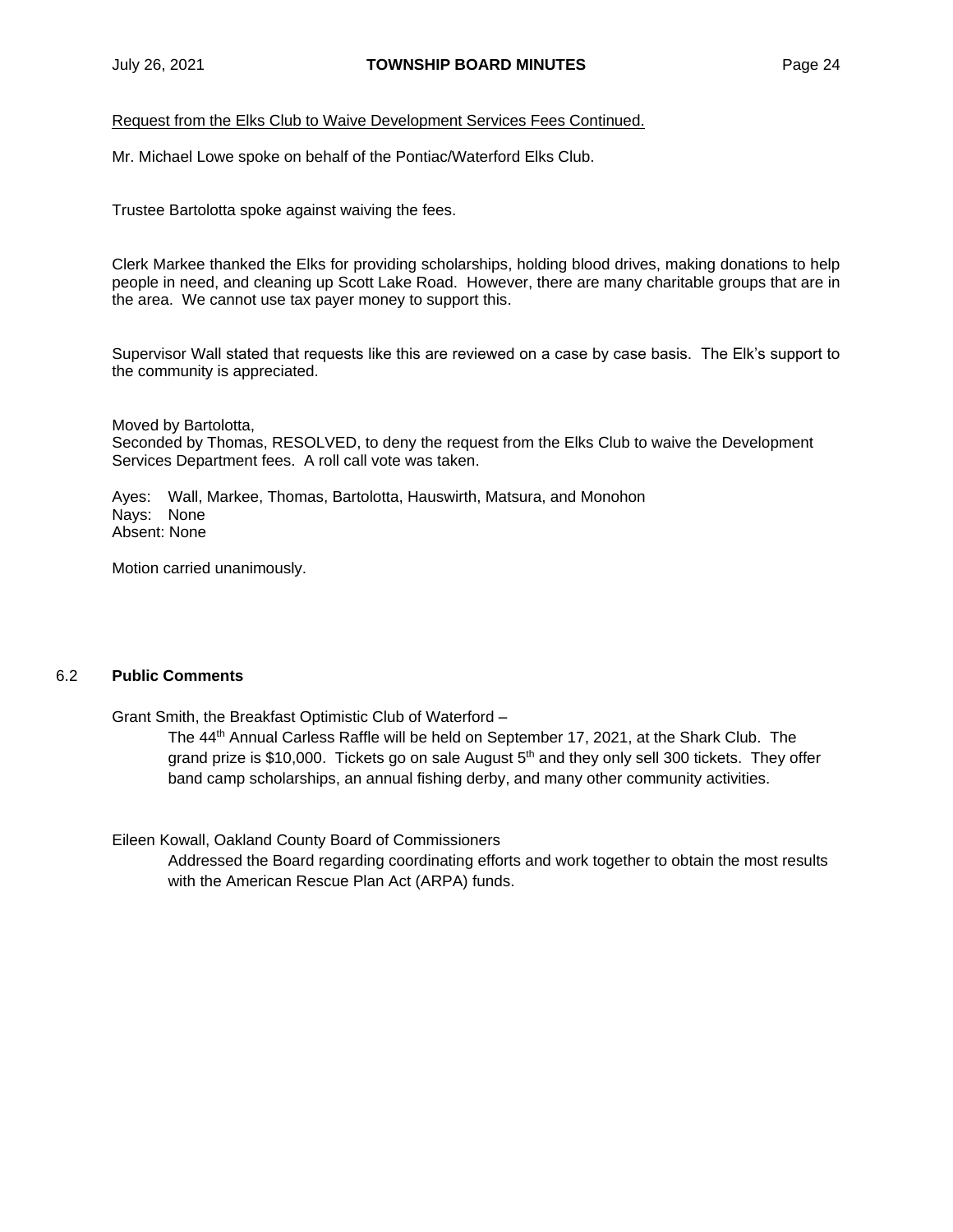### **7. Closed Session**

7.1 Possible Closed Session to Consider Confidential Attorney-Client Discussion on a Proposal for Lakeland Place Apartments.

Moved by Markee,

Seconded by Bartolotta, RESOLVED, to enter into Closed Session to Consider Confidential Attorney-Client Discussion on a Proposal for Lakeland Place Apartments. A roll call vote was taken.

Ayes: Wall, Markee, Thomas, Bartolotta, Hauswirth, Matsura, and Monohon Nays: None Absent: None

Motion carried unanimously.

The Board entered into closed session at 6:43 p.m. Supervisor Wall stated that they will not be voting when they return.

The Board returned from closed session at 7:38 p.m.

### **ADJOURNMENT**

Moved by Bartolotta Seconded by Markee, RESOLVED, to adjourn the meeting at 7:38 p.m. A roll call vote was taken.

Ayes: Wall, Markee, Thomas, Bartolotta, Hauswirth, Matsura, and Monohon Nays: None Absent: None

Motion carried unanimously.

Kim Markee, Clerk

Gary Wall, Supervisor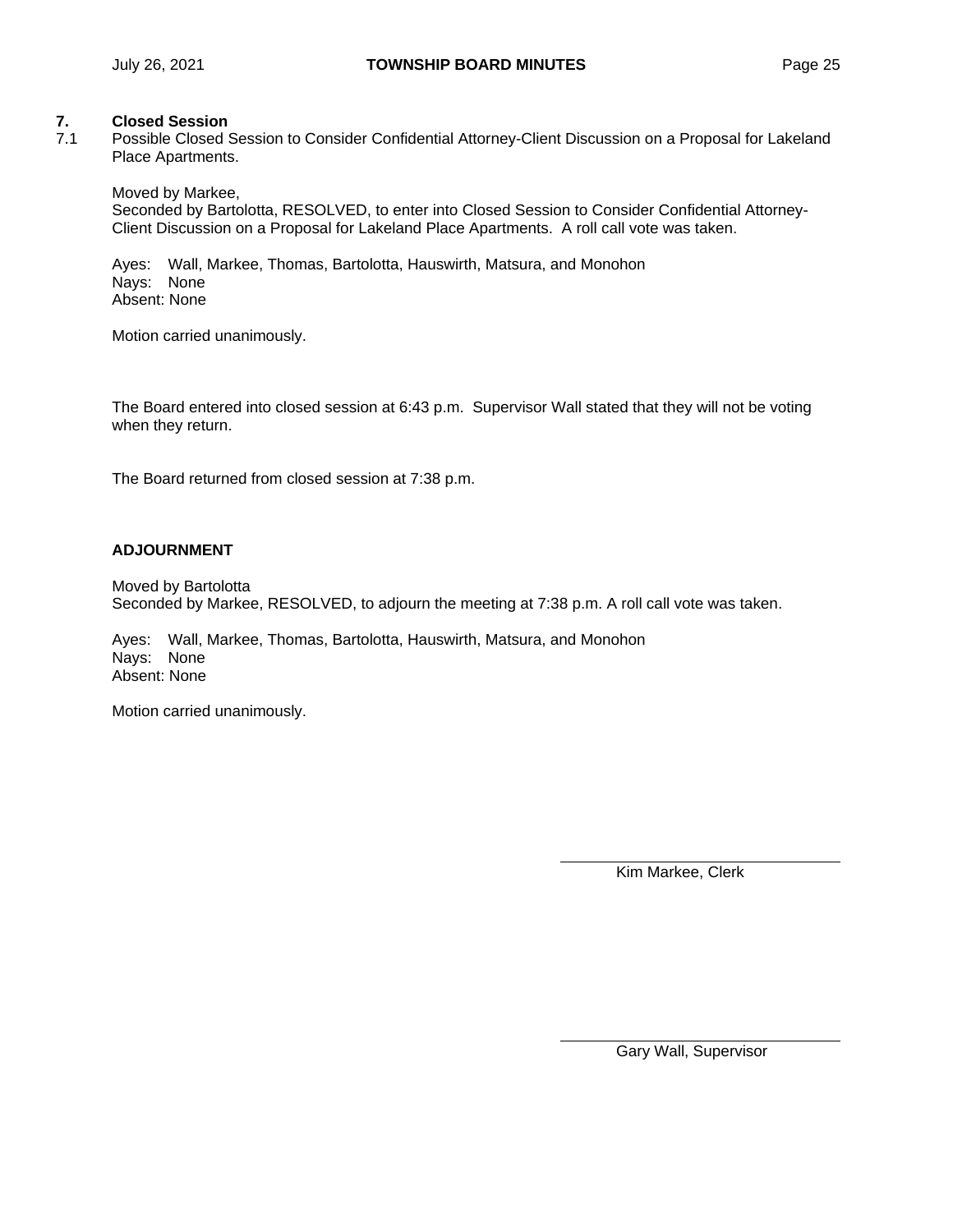#### 07/21/2021 11:36 | WATERFORD TOWNSHIP 11ievois | AP CHECK RECONCILIATION REGISTER

FOR CASH ACCOUNT: 70000 01000

 $\begin{array}{ccc} \mid \texttt{P} & \texttt{1} \end{array}$  $|apchkrcn$ 

#### FOR: Uncleared

| CHECK # CHECK DATE TYPE    VENDOR NAME     |  |                                                                                                                     | UNCLEARED            | CLEARED BATCH CLEAR DATE |  |
|--------------------------------------------|--|---------------------------------------------------------------------------------------------------------------------|----------------------|--------------------------|--|
|                                            |  |                                                                                                                     |                      |                          |  |
|                                            |  | 295807 07/21/2021 PRINTED 011121 A-C TIRE & SERV CTR                                                                | 577.58               |                          |  |
|                                            |  | 295808 07/21/2021 PRINTED 011700 AQUA-WEED CONTROL INC                                                              | 10,943.20            |                          |  |
|                                            |  | 295809 07/21/2021 PRINTED 011730 ARROW PRINTING                                                                     | 39.95                |                          |  |
|                                            |  | 295810 07/21/2021 PRINTED 013666 APOLLO FIRE APPARATUS                                                              | 795.57               |                          |  |
|                                            |  | 295811 07/21/2021 PRINTED 013682 AQUATIC TECHNOLOGIES INC                                                           | 18,050.00            |                          |  |
|                                            |  | 295812 07/21/2021 PRINTED 013685 APPLIED IMAGING                                                                    | 1,989.00             |                          |  |
|                                            |  |                                                                                                                     | 1,000.00             |                          |  |
|                                            |  | 295813 07/21/2021 PRINTED 014472 ALPHA DIRECTIONAL BORING                                                           |                      |                          |  |
|                                            |  | 295814 07/21/2021 PRINTED 014474 ALCOHOL DRUG ADMINISTRATI<br>295815 07/21/2021 PRINTED 021079 BAKER & TAYLOR BOOKS | 1,075.00<br>1,427.99 |                          |  |
|                                            |  |                                                                                                                     | 210.00               |                          |  |
|                                            |  | 295816 07/21/2021 PRINTED 023115 JAMES BARBER                                                                       | 376.14               |                          |  |
|                                            |  | 295817 07/21/2021 PRINTED 023460 BLACKSTONE PUBLISHING                                                              | 1,800.00             |                          |  |
|                                            |  | 295818 07/21/2021 PRINTED 030125 USZTAN, LLC                                                                        |                      |                          |  |
|                                            |  | 295819 07/21/2021 PRINTED 030150 MICHIGAN SOLAR SOLUTIONS                                                           | 100.00               |                          |  |
|                                            |  | 295820 07/21/2021 PRINTED 030166 GRACEFUL FARMS GC                                                                  | 1,000.00             |                          |  |
|                                            |  | 295821 07/21/2021 PRINTED 030205 ALL AMERICAN REMOD                                                                 | 100.00               |                          |  |
|                                            |  | 295822 07/21/2021 PRINTED 030206 TERRY WOODWORTH                                                                    | 100.00               |                          |  |
|                                            |  | 295823 07/21/2021 PRINTED 030207 MARY O'CONNELL                                                                     | 100.00               |                          |  |
|                                            |  | 295824 07/21/2021 PRINTED 030208 LAKES COMMUNITY CHURCH                                                             | 600.00               |                          |  |
|                                            |  | 295825 07/21/2021 PRINTED 030209 AREA CONSTRUCTION, INC                                                             | 600.00               |                          |  |
|                                            |  | 295826 07/21/2021 PRINTED 030210 BRIAN FERRIS                                                                       | 100.00               |                          |  |
|                                            |  | 295827 07/21/2021 PRINTED 030211 PELLERITO & SONS CONSTRUC                                                          | 100.00               |                          |  |
|                                            |  | 295828 07/21/2021 PRINTED 030212 TROST BUILDING CO                                                                  | 100.00               |                          |  |
|                                            |  | 295829 07/21/2021 PRINTED 030213 ROCK BUILDING CO, INC                                                              | 400.00               |                          |  |
|                                            |  | 295830 07/21/2021 PRINTED 030214 MARGARET DOBROWITSKY                                                               | 100.00               |                          |  |
|                                            |  | 295831 07/21/2021 PRINTED 030215 ALAN HULSLANDER                                                                    | 100.00               |                          |  |
|                                            |  | 295832 07/21/2021 PRINTED 030216 TIMOTHY MASH                                                                       | 100.00               |                          |  |
|                                            |  | 295833 07/21/2021 PRINTED 030217 GOODE CRAWLSPACE REMDIATI                                                          | 100.00               |                          |  |
|                                            |  | 295834 07/21/2021 PRINTED 030218 PIONEER LANDSCAPING & CON                                                          | 100.00               |                          |  |
|                                            |  | 295835 07/21/2021 PRINTED 030219 BARRY ROSS                                                                         | 100.00               |                          |  |
|                                            |  | 295836 07/21/2021 PRINTED 030220 SUNRISE BUILDING GROUP                                                             | 100.00               |                          |  |
|                                            |  | 295837 07/21/2021 PRINTED 031197 D&W WINDOWS & SUNROOMS                                                             | 100.00               |                          |  |
|                                            |  | 295838 07/21/2021 PRINTED 031635 PMG BUILDING INC                                                                   | 400.00               |                          |  |
|                                            |  | 295839 07/21/2021 PRINTED 031720 LARS DAVID INC                                                                     | 100.00               |                          |  |
|                                            |  | 295840 07/21/2021 PRINTED 032141 RN CONSTRUCTION                                                                    | 100.00               |                          |  |
|                                            |  | 295841 07/21/2021 PRINTED 032272 KEVIN STEBLETON                                                                    | 100.00               |                          |  |
|                                            |  | 295842 07/21/2021 PRINTED 032589 MILFORD CONTRACTING                                                                | 100.00               |                          |  |
|                                            |  | 295843 07/21/2021 PRINTED 032697 MATRIX BASEMENT SYSTEMS                                                            | 100.00               |                          |  |
|                                            |  | 295844 07/21/2021 PRINTED 032702 CREATIVE DECKS & FINISHED                                                          | 100.00               |                          |  |
|                                            |  | 295845 07/21/2021 PRINTED 032710 GILBERT CUSTOM HOMES                                                               | 100.00               |                          |  |
|                                            |  | 295846 07/21/2021 PRINTED 033461 KYLE BUILDERS                                                                      | 100.00               |                          |  |
|                                            |  | 295847 07/21/2021 PRINTED 033609 NEW CREATION HOMES INC                                                             | 800.00               |                          |  |
|                                            |  | 295848 07/21/2021 PRINTED 038063 SIGNS BY CRANNIE                                                                   | 100.00               |                          |  |
|                                            |  | 295849 07/21/2021 PRINTED 038210 RAJINDER SINGH                                                                     | 100.00               |                          |  |
|                                            |  | 295850 07/21/2021 PRINTED 038535 MICHAEL R IRWIN                                                                    | 100.00               |                          |  |
|                                            |  | 295851 07/21/2021 PRINTED 038671 CALCULUS FOUNDATION                                                                | 100.00               |                          |  |
| 295852 07/21/2021 PRINTED 039071 K&A SIGNS |  |                                                                                                                     | 100.00               |                          |  |
|                                            |  | 295853 07/21/2021 PRINTED 039951 FOUNDATION SYSTEMS OF MIC                                                          | 300.00               |                          |  |
|                                            |  | 295854 07/21/2021 PRINTED 041192 CDW GOVERNMENT INC                                                                 | 997.91               |                          |  |
|                                            |  | 295855 07/21/2021 PRINTED 041495 CMP DISTRIBUTORS INC                                                               | 6,209.90             |                          |  |
|                                            |  | 295856 07/21/2021 PRINTED 043952 CYNERGY PRODUCTS                                                                   | 297.50               |                          |  |
|                                            |  | 295857 07/21/2021 PRINTED 044062 CONTROLNET, LLC                                                                    | 250.00               |                          |  |
|                                            |  | 295858 07/21/2021 PRINTED 044093 CONWAY SHIELD                                                                      | 469.57               |                          |  |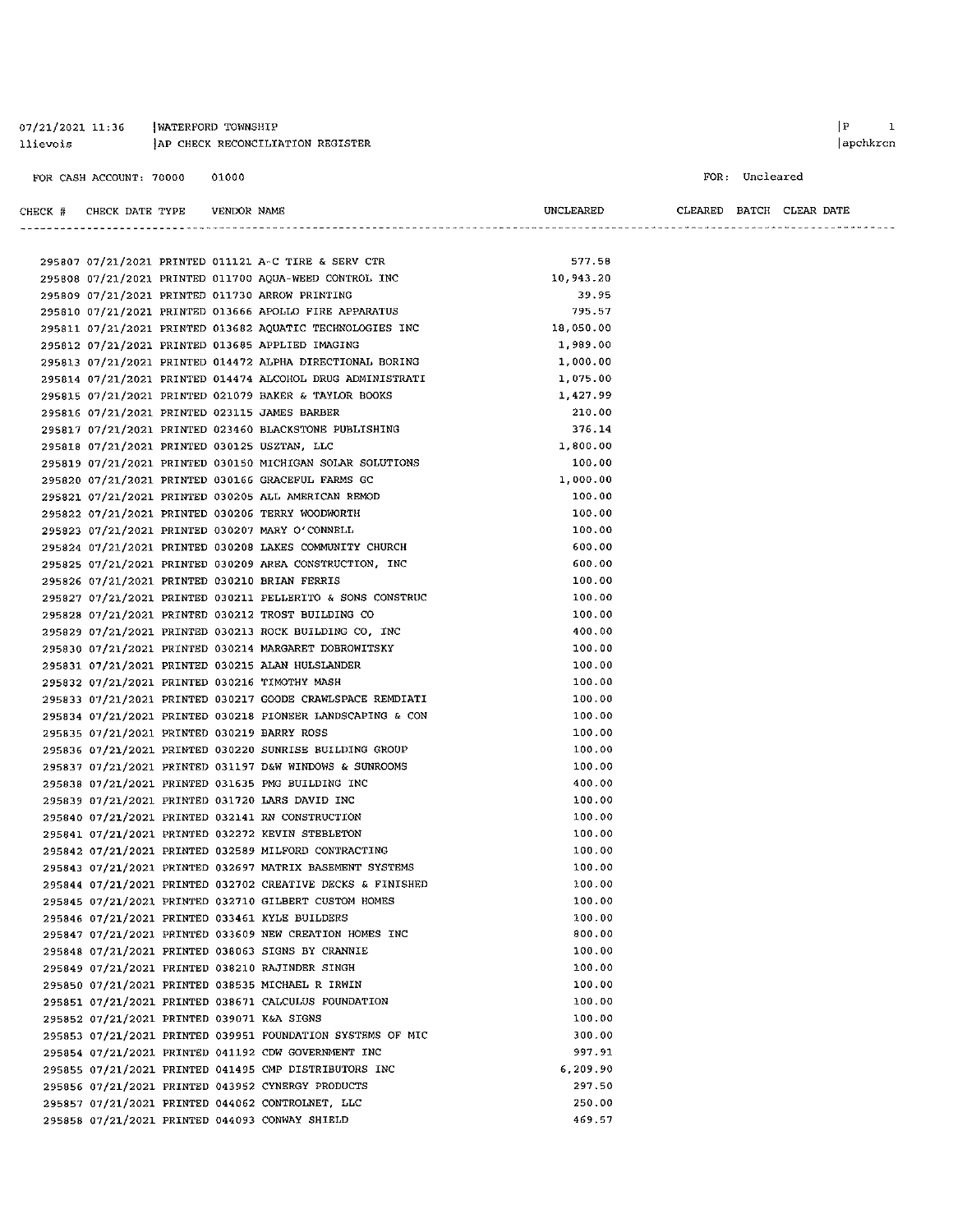#### 07/21/2021 11:36 | WATERFORD TOWNSHIP llievois | AP CHECK RECONCILIATION REGISTER

FOR CASH ACCOUNT: 70000 01000

### FOR: Uncleared

CLEARED BATCH CLEAR DATE

| CHECK # CHECK DATE TYPE VENDOR NAME         |  |                                                                                                                 | UNCLEARED            |  | CLEARED BATCH CLEAR DATE |
|---------------------------------------------|--|-----------------------------------------------------------------------------------------------------------------|----------------------|--|--------------------------|
|                                             |  |                                                                                                                 |                      |  |                          |
|                                             |  | 295859 07/21/2021 PRINTED 044214 CHARRON SERVICES                                                               | 270.00               |  |                          |
| 295860 07/21/2021 PRINTED 051007 DTE ENERGY |  |                                                                                                                 | 69,550.10            |  |                          |
|                                             |  | 295861 07/21/2021 PRINTED 051445 DLZ MICHIGAN, INC                                                              | 30,656.05            |  |                          |
|                                             |  | 295862 07/21/2021 PRINTED 053389 LUNGHAMER GMC INC                                                              | 2,180.15             |  |                          |
|                                             |  | 295863 07/21/2021 PRINTED 053867 DUBOIS CHEMICALS INC                                                           | 13,092.60            |  |                          |
|                                             |  | 295864 07/21/2021 PRINTED 061005 ELITE TRAUMA CLEAN-UP INC                                                      | 130.00               |  |                          |
|                                             |  | 295865 07/21/2021 PRINTED 063004 EAGLE GRAPHICS AND DESIGN                                                      | 225.00               |  |                          |
|                                             |  | 295866 07/21/2021 PRINTED 063476 ELECTROCOMM-MICHIGAN, INC                                                      | 130.00               |  |                          |
|                                             |  |                                                                                                                 | 830.50               |  |                          |
|                                             |  | 295867 07/21/2021 PRINTED 063546 ENABLE POINT INC<br>295868 07/21/2021 PRINTED 063941 EXCEL INDUSTRIAL ELECTRON | 588.00               |  |                          |
|                                             |  |                                                                                                                 | 130.50               |  |                          |
|                                             |  | 295869 07/21/2021 PRINTED 073213 DANIEL DUMAS                                                                   | 213.00               |  |                          |
|                                             |  | 295870 07/21/2021 PRINTED 083580 FORSTER BROTHERS<br>295871 07/21/2021 PRINTED 091835 GUNNERS METERS & PARTS IN | 780.00               |  |                          |
|                                             |  |                                                                                                                 | 76,770.46            |  |                          |
|                                             |  | 295872 07/21/2021 PRINTED 093451 GLOBAL OFFICE SOLUTIONS                                                        | 584.00               |  |                          |
|                                             |  | 295873 07/21/2021 PRINTED 093565 GOODYEAR AUTO SERV CTR                                                         | 713.40               |  |                          |
|                                             |  | 295874 07/21/2021 PRINTED 093565 GOODYEAR AUTO SERV CTR                                                         | 143.00               |  |                          |
|                                             |  | 295875 07/21/2021 PRINTED 093583 HANNAH GODFREY                                                                 | 227.50               |  |                          |
|                                             |  | 295876 07/21/2021 PRINTED 093594 GOOSE BUSTERS                                                                  | 28,164.00            |  |                          |
|                                             |  | 295877 07/21/2021 PRINTED 093603 GORNO FORD                                                                     | 889.69               |  |                          |
| 295878 07/21/2021 PRINTED 093705 GRAINGER   |  |                                                                                                                 | 7,596.33             |  |                          |
|                                             |  | 295879 07/21/2021 PRINTED 093833 GUARDIAN ENVIRONMENTAL SE                                                      | 766.19               |  |                          |
|                                             |  | 295880 07/21/2021 PRINTED 093840 LOOMIS FARGO & CO                                                              | 139.86               |  |                          |
|                                             |  | 295881 07/21/2021 PRINTED 103031 HALT FIRE INC                                                                  | 215.00               |  |                          |
|                                             |  | 295882 07/21/2021 PRINTED 103641 HOME CONFINEMENT                                                               | 59.00                |  |                          |
|                                             |  | 295883 07/21/2021 PRINTED 113491 IMPRESSIVE PRINTING & PRO                                                      | 60.82                |  |                          |
|                                             |  | 295884 07/21/2021 PRINTED 113542 INGRAM LIBRARY SERVICES                                                        |                      |  |                          |
|                                             |  | 295885 07/21/2021 PRINTED 113551 NICHOLS PAPER & SUPPLY CO                                                      | 1,433.77             |  |                          |
|                                             |  | 295886 07/21/2021 PRINTED 114543 INTERNATIONAL CODE COUNCI                                                      | 495.00               |  |                          |
|                                             |  | 295887 07/21/2021 PRINTED 121011 J&B MEDICAL SUPPLY                                                             | 927.70<br>186.90     |  |                          |
|                                             |  | 295888 07/21/2021 PRINTED 121135 JC WATER TREATMENT INC                                                         |                      |  |                          |
|                                             |  | 295889 07/21/2021 PRINTED 121300 JGM VALVE CORP                                                                 | 35, 799.74<br>744.00 |  |                          |
|                                             |  | 295890 07/21/2021 PRINTED 123023 JAIL ALTERNATIVES FOR MIC                                                      |                      |  |                          |
|                                             |  | 295891 07/21/2021 PRINTED 123047 ROBERT JAVERY                                                                  | 436.48               |  |                          |
|                                             |  | 295892 07/21/2021 PRINTED 151211 LGC GLOBAL ENERGY FM LLC                                                       | 11,725.69            |  |                          |
|                                             |  | 295893 07/21/2021 PRINTED 153240 LESLIE TIRE                                                                    | 289.00               |  |                          |
|                                             |  | 295894 07/21/2021 PRINTED 153367 LIBRARY NETWORK, THE                                                           | 11, 773.18           |  |                          |
|                                             |  | 295895 07/21/2021 PRINTED 153601 LOCKSMITH AROUND THE CLOC                                                      | 1,186.00             |  |                          |
|                                             |  | 295896 07/21/2021 PRINTED 163140 MANAGERPLUS SOLUTIONS, LP                                                      | 340.00               |  |                          |
|                                             |  | 295897 07/21/2021 PRINTED 163242 MERCHANTS & MEDICAL CREDI                                                      | 292.71               |  |                          |
|                                             |  | 295898 07/21/2021 PRINTED 174721 STATE OF MICHIGAN                                                              | 270.00               |  |                          |
|                                             |  | 295899 07/21/2021 PRINTED 183021 NATIONAL TRAILS                                                                | 794.00               |  |                          |
|                                             |  | 295900 07/21/2021 PRINTED 183052 NAPA AUTO PARTS                                                                | 508.05               |  |                          |
|                                             |  | 295901 07/21/2021 PRINTED 183952 NYE UNIFORM COMPANY                                                            | 3,682.71             |  |                          |
|                                             |  | 295902 07/21/2021 PRINTED 193014 OAKLAND MEDIATION CENTER                                                       | 2,250.00             |  |                          |
|                                             |  | 295903 07/21/2021 PRINTED 193074 21C ADVERTISING                                                                | 51.02                |  |                          |
|                                             |  | 295904 07/21/2021 PRINTED 204040 OAKLAND COUNTY TREASURER                                                       | 648.00               |  |                          |
|                                             |  | 295905 07/21/2021 PRINTED 204533 OAKLAND COUNTY MEDICAL CO                                                      | 75.00                |  |                          |
|                                             |  | 295906 07/21/2021 PRINTED 204665 OAKLAND COUNTY TREASURER                                                       | 435.00               |  |                          |
|                                             |  | 295907 07/21/2021 PRINTED 204860 ROAD COMMISSION FOR                                                            | 675.72               |  |                          |
|                                             |  | 295908 07/21/2021 PRINTED 211016 PLM LAKE & LAND MANAGEMEN                                                      | 4,618.36             |  |                          |
|                                             |  | 295909 07/21/2021 PRINTED 211460 PLANTE & MORAN PLLC                                                            | 32,000.00            |  |                          |
|                                             |  | 295910 07/21/2021 PRINTED 213211 PERCEPTIVE CONTROLS INC                                                        | 34,411.00            |  |                          |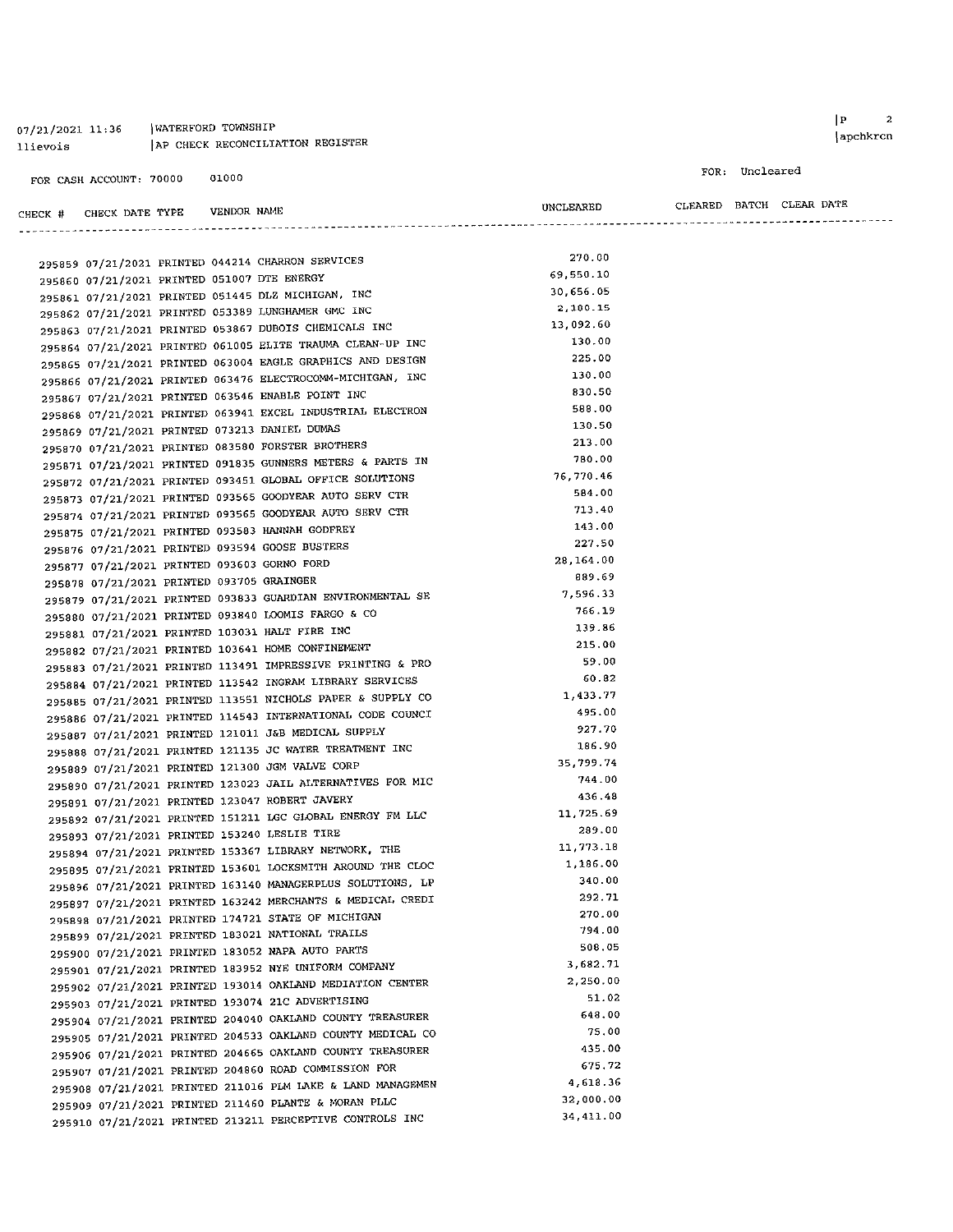| 07/21/2021 11:36 | WATERFORD TOWNSHIP               |
|------------------|----------------------------------|
| llievois         | AP CHECK RECONCILIATION REGISTER |

FOR CASH ACCOUNT: 70000 01000

FOR: Uncleared

| CHECK # CHECK DATE TYPE VENDOR NAME        |  |                                                            | UNCLEARED | CLEARED BATCH CLEAR DATE |  |  |
|--------------------------------------------|--|------------------------------------------------------------|-----------|--------------------------|--|--|
|                                            |  |                                                            |           |                          |  |  |
|                                            |  | 295911 07/21/2021 PRINTED 213401 PITNEY BOWES GLOBAL FINAN | 953.55    |                          |  |  |
|                                            |  | 295912 07/21/2021 PRINTED 213723 PROGRESSIVE AE            | 2,875.00  |                          |  |  |
|                                            |  | 295913 07/21/2021 PRINTED 233839 QUALITY FIRST AID AND SAF | 53.54     |                          |  |  |
|                                            |  | 295914 07/21/2021 PRINTED 233852 QUALITY FIRE SERVICES     | 541.80    |                          |  |  |
|                                            |  | 295915 07/21/2021 PRINTED 241008 RKA PETROLEUM COMPANIES,  | 16,098.87 |                          |  |  |
|                                            |  | 295916 07/21/2021 PRINTED 251006 SHRADER TIRE & OIL OF MIC | 4,192.66  |                          |  |  |
|                                            |  | 295917 07/21/2021 PRINTED 251234 SECREST WARDLE LYNCH HAMP | 13,125.00 |                          |  |  |
|                                            |  | 295918 07/21/2021 PRINTED 251790 STATE WIRE & TERMINAL INC | 207.44    |                          |  |  |
|                                            |  | 295919 07/21/2021 PRINTED 253954 SYMBOL ARTS               | 882.75    |                          |  |  |
|                                            |  | 295920 07/21/2021 PRINTED 254839 STRYKER SALES CORP        | 2.109.99  |                          |  |  |
|                                            |  | 295921 07/21/2021 PRINTED 263255 TESTAMERICA LABORATORIES  | 298.80    |                          |  |  |
|                                            |  | 295922 07/21/2021 PRINTED 263397 TONY HOWARD'S BASKETBALL  | 75.00     |                          |  |  |
|                                            |  | 295923 07/21/2021 PRINTED 263582 THOMSON REUTERS-WEST      | 440.64    |                          |  |  |
| 295924 07/21/2021 PRINTED 271536 UPS STORE |  |                                                            | 23.15     |                          |  |  |
|                                            |  | 295925 07/21/2021 PRINTED 273533 UNIFIRST CORP             | 1,351.57  |                          |  |  |
|                                            |  | 295926 07/21/2021 PRINTED 283215 VENDTEK WHOLESALE EQUIPTM | 255.00    |                          |  |  |
|                                            |  | 295927 07/21/2021 PRINTED 291365 PRAXAIR DISTRIBUTION INC  | 41.10     |                          |  |  |
|                                            |  | 295928 07/21/2021 PRINTED 291365 PRAXAIR DISTRIBUTION INC  | 293.85    |                          |  |  |
|                                            |  | 295929 07/21/2021 PRINTED 293069 WATERFORD TOWING          | 50.00     |                          |  |  |
|                                            |  | 295930 07/21/2021 PRINTED 293348 WHITLOCK BUSINESS SYSTEMS | 4,711.55  |                          |  |  |
|                                            |  | 295931 07/21/2021 PRINTED 293605 WORLDWIDE INTERPRETERS IN | 285.60    |                          |  |  |
|                                            |  | 295932 07/21/2021 PRINTED 304930 WATERFORD TOWNSHIP DPW    | 752.37    |                          |  |  |
|                                            |  | 295933 07/21/2021 PRINTED 343012 ZAX AUTO WASH             | 444.00    |                          |  |  |
|                                            |  | 295934 07/21/2021 PRINTED 343373 ZOHO CORPORATION          | 2,997.00  |                          |  |  |
|                                            |  | 295935 07/21/2021 PRINTED 500484 SYN-TECH SYSTEMS          | 550.00    |                          |  |  |
|                                            |  |                                                            |           |                          |  |  |

129 CHECKS CASH ACCOUNT TOTAL

488, 173.72

 $.00$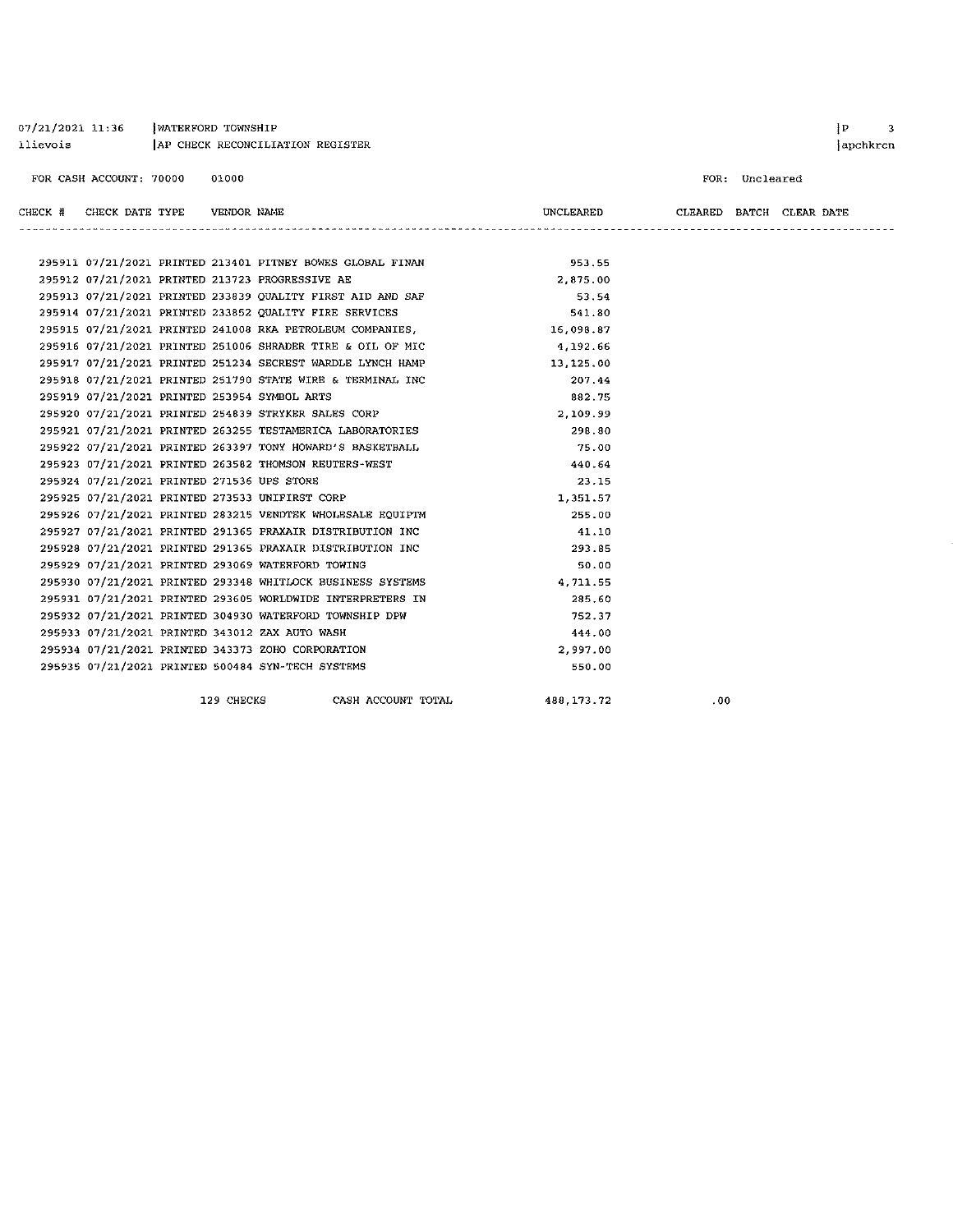dvance Checks Marled Jul 13-7 Jul 20

UNCLEARED

| 07/21/2021 11:38        | WATERFORD TOWNSHIP               |  |
|-------------------------|----------------------------------|--|
| llievois                | AP CHECK RECONCILIATION REGISTER |  |
| FOR CASH ACCOUNT: 70000 | 01000                            |  |

 $|P|$  $\mathbf 1$ apchkrcn

FOR: Uncleared

CLEARED BATCH CLEAR DATE

| CHECK # CHECK DATE TYPE    VENDOR NAME |  |                                                                         | UNCLEARED          |  | CLEARED BATCH CLEAR DATE |
|----------------------------------------|--|-------------------------------------------------------------------------|--------------------|--|--------------------------|
|                                        |  | --------------------------                                              | ----------------   |  |                          |
|                                        |  |                                                                         |                    |  |                          |
|                                        |  | 295742 07/13/2021 PRINTED 011119 A TO Z AUTO SALES INC                  | 3,250.00<br>138.72 |  |                          |
| 295743 07/13/2021 PRINTED 011790 AT&T  |  |                                                                         | 148.71             |  |                          |
| 295744 07/13/2021 PRINTED 011790 AT&T  |  |                                                                         | 222.42             |  |                          |
| 295745 07/13/2021 PRINTED 013801 AT&T  |  | 295746 07/13/2021 PRINTED 023046 BARTELLI'S BANQUETS & CAT              | 1,500.00           |  |                          |
|                                        |  | 295747 07/13/2021 PRINTED 023068 K & Q LAW, PC                          | 300.00             |  |                          |
|                                        |  | 295748 07/13/2021 PRINTED 043626 CONSUMERS ENERGY                       | 4,408.46           |  |                          |
|                                        |  | 295749 07/13/2021 PRINTED 053253 DTE ENERGY                             | 16,659.85          |  |                          |
|                                        |  | 295750 07/13/2021 PRINTED 073398 TORI HEGLIN                            | 97.39              |  |                          |
|                                        |  | 295751 07/13/2021 PRINTED 073697 KATHY REDDEMAN                         | 1,000.00           |  |                          |
|                                        |  | 295752 07/13/2021 PRINTED 083056 FAMILY HEATING AND COOLIN              | 52.00              |  |                          |
|                                        |  | 295753 07/13/2021 PRINTED 093220 JANET GENDELMAN                        | 116.04             |  |                          |
|                                        |  | 295754 07/13/2021 PRINTED 093702 JUDITH GRACEY                          | 275.00             |  |                          |
|                                        |  | 295755        07/13/2021 PRINTED        093823 GREEN MEADOWS LAWNSCAPE, | 620.00             |  |                          |
|                                        |  | 295756 07/13/2021 PRINTED 121004 J SPANGLER LLC                         | 2,000.00           |  |                          |
|                                        |  | 295757 07/13/2021 PRINTED 143600 SCOTT C KOZAK                          | 300.00             |  |                          |
|                                        |  | 295758 07/13/2021 PRINTED 153840 JOE LUNGHAMER CHEVROLET                | 22.41              |  |                          |
|                                        |  | 295759 07/13/2021 PRINTED 163454 MI PHO INC                             | 2,466.00           |  |                          |
|                                        |  | 295760 07/13/2021 PRINTED 163485 PAULETTE MICHEL LOFTIN                 | 275.00             |  |                          |
|                                        |  | 295761 07/13/2021 PRINTED 193006 OAKLAND THEATRE ARTS GUIL              | 4,000.00           |  |                          |
|                                        |  | 295762 07/13/2021 PRINTED 193713 ORKIN, LLC                             | 537.00             |  |                          |
|                                        |  | 295763 07/13/2021 PRINTED 204665 OAKLAND COUNTY TREASURER               | 750,304.87         |  |                          |
|                                        |  | 295764 07/13/2021 PRINTED 213608 SCOTT POWERS                           | 300.00             |  |                          |
|                                        |  | 295765 07/13/2021 PRINTED 241008 RKA PETROLEUM COMPANIES,               | 1,571.49           |  |                          |
|                                        |  | 295766 07/13/2021 PRINTED 243845 RUSTIC LEAF BREWING COMPA              | 636.00             |  |                          |
|                                        |  | 295767 07/13/2021 PRINTED 253309 CAMILLA SHELDON                        | 63.77              |  |                          |
|                                        |  | 295768 07/13/2021 PRINTED 254816 RICHARD STRENGER                       | 200.00             |  |                          |
|                                        |  | 295769 07/13/2021 PRINTED 263249 TELECOM TECHNICIANS, INC               | 7,596.63           |  |                          |
|                                        |  | 295770 07/13/2021 PRINTED 263356 THERMAL PROS HTG & CLG                 | 150.00             |  |                          |
|                                        |  | 295771 07/13/2021 PRINTED 271016 US BANK EQUIPMENT FINANCE              | 97.66              |  |                          |
|                                        |  | 295772 07/13/2021 PRINTED 271762 U.S. POSTMASTER (POSTAGE-              | 5,000.00           |  |                          |
|                                        |  | 295773 07/13/2021 PRINTED 271764 U S POSTMASTER                         | 245.00             |  |                          |
|                                        |  | 295774 07/13/2021 PRINTED 283242 VERIZON WIRELESS                       | 225.30             |  |                          |
|                                        |  | 295775 07/13/2021 PRINTED 283242 VERIZON WIRELESS                       | 935.11             |  |                          |
|                                        |  | 295776 07/13/2021 PRINTED 283242 VERIZON WIRELESS                       | 1,190.04           |  |                          |
|                                        |  | 295777 07/13/2021 PRINTED 283242 VERIZON WIRELESS                       | 1,826.54           |  |                          |
|                                        |  | 295778 07/13/2021 PRINTED 283242 VERIZON WIRELESS                       | 1,870.07           |  |                          |
|                                        |  | 295779 07/13/2021 PRINTED 293074 WATERFORD TOWNSHIP EMPLOY              | 68.80              |  |                          |
|                                        |  | 295780 07/13/2021 PRINTED 293091 WATER RESOURCE COMMISSION              | 186.25             |  |                          |
|                                        |  | 295781 07/13/2021 PRINTED 343204 JUSTIN ESSA ZAYID                      | 575.00             |  |                          |
| 295782 07/20/2021 PRINTED 011790 AT&T  |  |                                                                         | 242.34             |  |                          |
|                                        |  | 295783 07/20/2021 PRINTED 043364 AT&T MOBILITY                          | 148.71             |  |                          |
|                                        |  | 295784 07/20/2021 PRINTED 043364 AT&T MOBILITY                          | 148.71             |  |                          |
|                                        |  | 295785 07/20/2021 PRINTED 043626 CONSUMERS ENERGY                       | 476.06             |  |                          |
|                                        |  | 295786 07/20/2021 PRINTED 053215 DELTA DENTAL                           | 47, 316.23         |  |                          |
|                                        |  | 295787 07/20/2021 PRINTED 053253 DTE ENERGY                             | 7,122.31           |  |                          |
|                                        |  | 295788 07/20/2021 PRINTED 063932 EXXON MOBIL                            | 108.47             |  |                          |
|                                        |  | 295789 07/20/2021 PRINTED 073879 KATHY M VICKERY                        | 100.00             |  |                          |
|                                        |  | 295790 07/20/2021 PRINTED 083717 MATTHEW M FRIEDRICH                    | 350.00             |  |                          |
|                                        |  | 295791 07/20/2021 PRINTED 083751 FRAIBERG & PERNIE PLLC                 | 300.00             |  |                          |
|                                        |  | 295792 07/20/2021 PRINTED 091086 GFL ENVIRONMENTAL                      | 2,321.50           |  |                          |
|                                        |  | 295793 07/20/2021 PRINTED 093702 JUDITH GRACEY                          | 100.00             |  |                          |